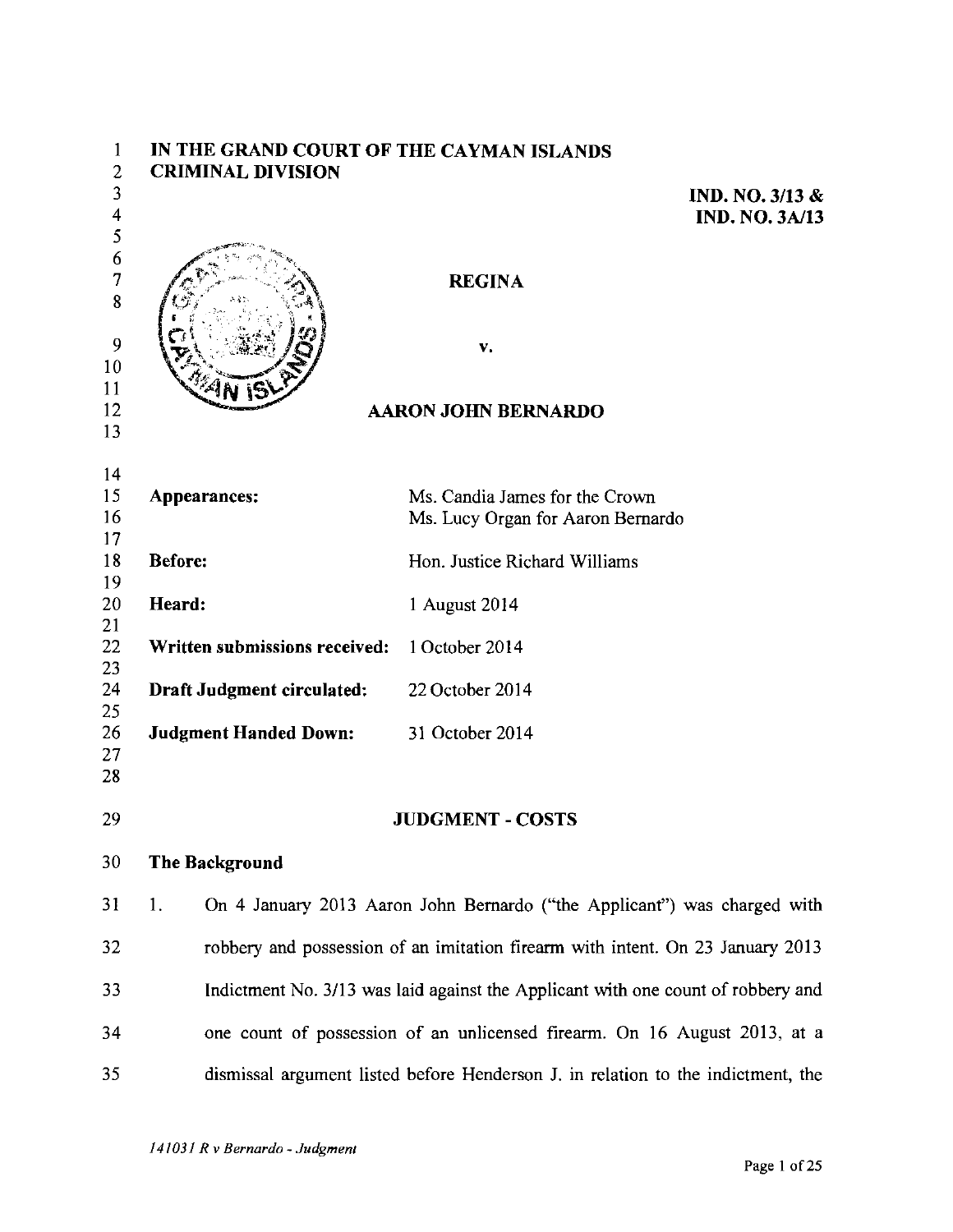| $\mathbf{1}$             |    |       | Crown indicated an intention to offer no evidence in relation to robbery and        |
|--------------------------|----|-------|-------------------------------------------------------------------------------------|
| $\overline{2}$           |    |       | possession of an unlicensed firearm and to amend the indictment to include one      |
| 3                        |    |       | count of handling stolen goods. The new Indictment No. 3A/13 was signed by the      |
| $\overline{\mathcal{A}}$ |    |       | Director of Public Prosecutions ("the DPP") on 24 September 2013. On 11             |
| 5                        |    |       | December 2013 the Applicant was found not guilty of handling by a jury. The         |
| 6                        |    |       | Applicant had to pay for his own legal representation throughout, because he was    |
| 7                        |    |       | unable to obtain Legal Aid as he fell outside of the means test. He now applies for |
| 8                        |    |       | a "reasonable" costs order against the Crown in relation to defending the above-    |
| 9                        |    |       | mentioned indictments.                                                              |
| 10                       |    |       |                                                                                     |
| 11                       | 2. |       | On 1 August 2014 I heard the application for costs made by the Applicant. I         |
| 12                       |    |       | adjourned the hearing to enable me to prepare a reserved judgment. On 24            |
| 13                       |    |       | September 2014 I provided the parties with details of the following cases:          |
| 14                       |    | (i)   | Attorney General for Gibraltar v Takahasi Shimidzu Privy Council                    |
| 15                       |    |       | Appeal No. 40 of 2004;                                                              |
| 16                       |    | (ii)  | Takahasi Shimidzu and Andrew Ivan Berllaque v the United Kingdom                    |
| 17                       |    |       | European Court of Human Rights Application No. 648/06;                              |
| 18                       |    | (iii) | <b>DPP</b> v Denning [1991] 2 QB 532;                                               |
| 19                       |    | (iv)  | R (Commissioners of Customs and Excise) v Crown Court at Leicester                  |
| 20                       |    |       | [2001] EWHC Admin 33;                                                               |
| 21                       |    | (v)   | $R \, \nu \, P$ [2011] EWCA Crim 1130;                                              |

青豆 ŃQ.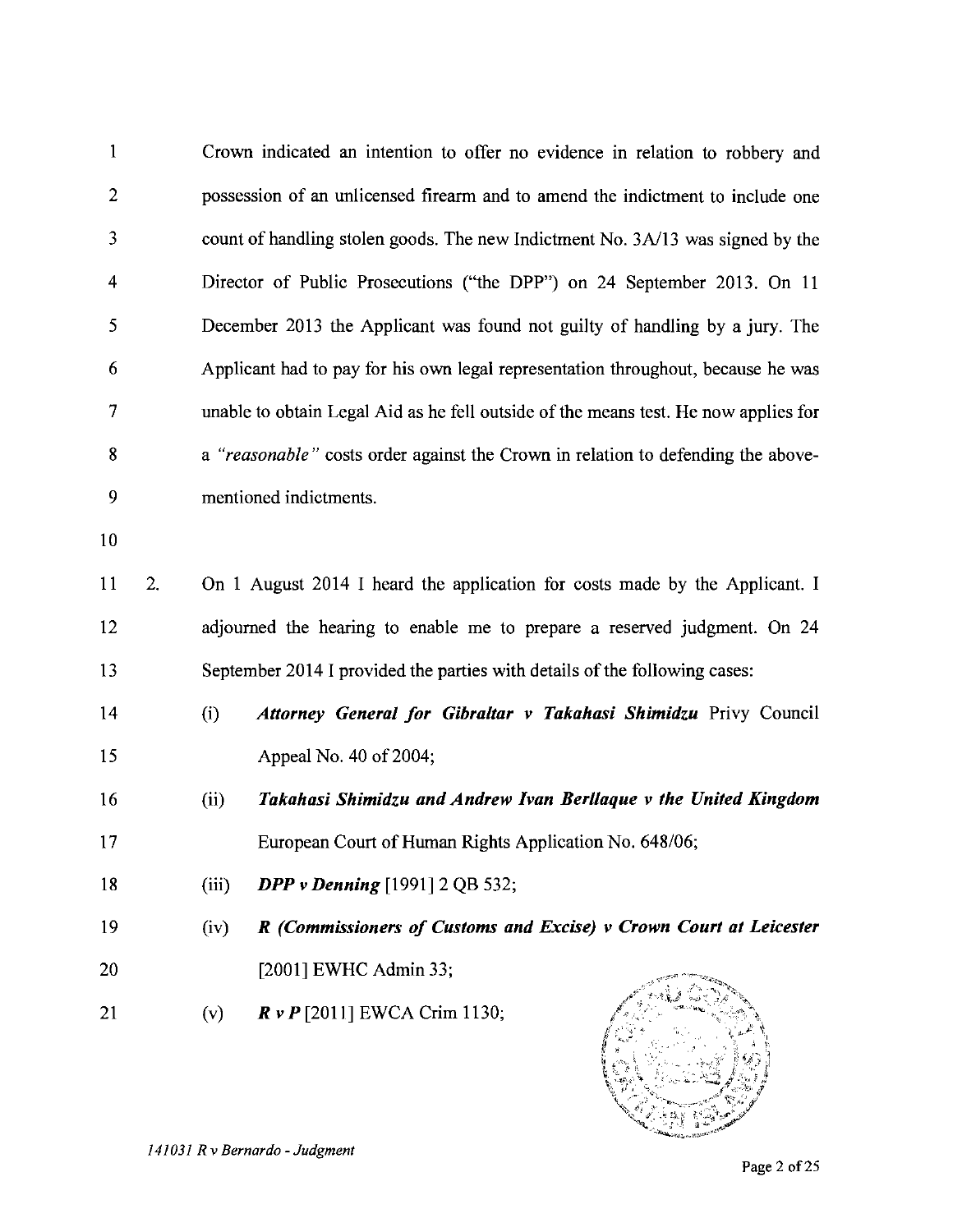| $\mathbf{l}$   |    | $R \nu$ (Director of Public Prosecutions) $\nu$ Sheffield Crown Court and<br>(vi) |
|----------------|----|-----------------------------------------------------------------------------------|
| $\overline{2}$ |    | Goodison [2014] EWHC 2014 (Admin); and                                            |
| 3              |    | $R v A$ (2012) EWCA Crim 434.<br>(vii)                                            |
| 4              |    |                                                                                   |
| 5              |    | The parties were then afforded the opportunity to provide written and/or oral     |
| 6              |    | submissions in relation to these cases. Both parties were content to provide only |
| 7              |    | written submissions, and these were all received by 1 October 2014.               |
| 8              |    |                                                                                   |
| 9              | 3. | There is no issue as to whether the Grand Court has the power to make costs       |
| 10             |    | orders in favour of the defence or prosecution in criminal proceedings, but the   |
| 11             |    | application before me raises the question of whether an order should be made in   |
| 12             |    | this case and how should a Court decide that.                                     |
| 13             |    |                                                                                   |
| 14             | 4. | The factual background is that on 7 January 2013 at approximately 6:40 PM         |
| 15             |    | forty-four Rolex watches and one Breitling watch were stolen during a robbery at  |
| 16             |    | Kirk Freeport Jewellery Store located in The Strand, West Bay Road. This was      |
| 17             |    | not disputed, as set out in paragraph 1 of the Applicant's Admissions. The        |
| 18             |    | robbery was committed by four persons, who disguised their appearance by          |
| 19             |    | wearing balaclavas. During the robbery, one of the persons stood guard at the     |
| 20             |    | doorway with a gun and his three cohorts smashed glass display cabinets from      |
| 21             |    | which they removed the watches.                                                   |
| 22             |    |                                                                                   |



*141031 R v Bernardo* - *Judgment*  **'%L%--.~"** >.~+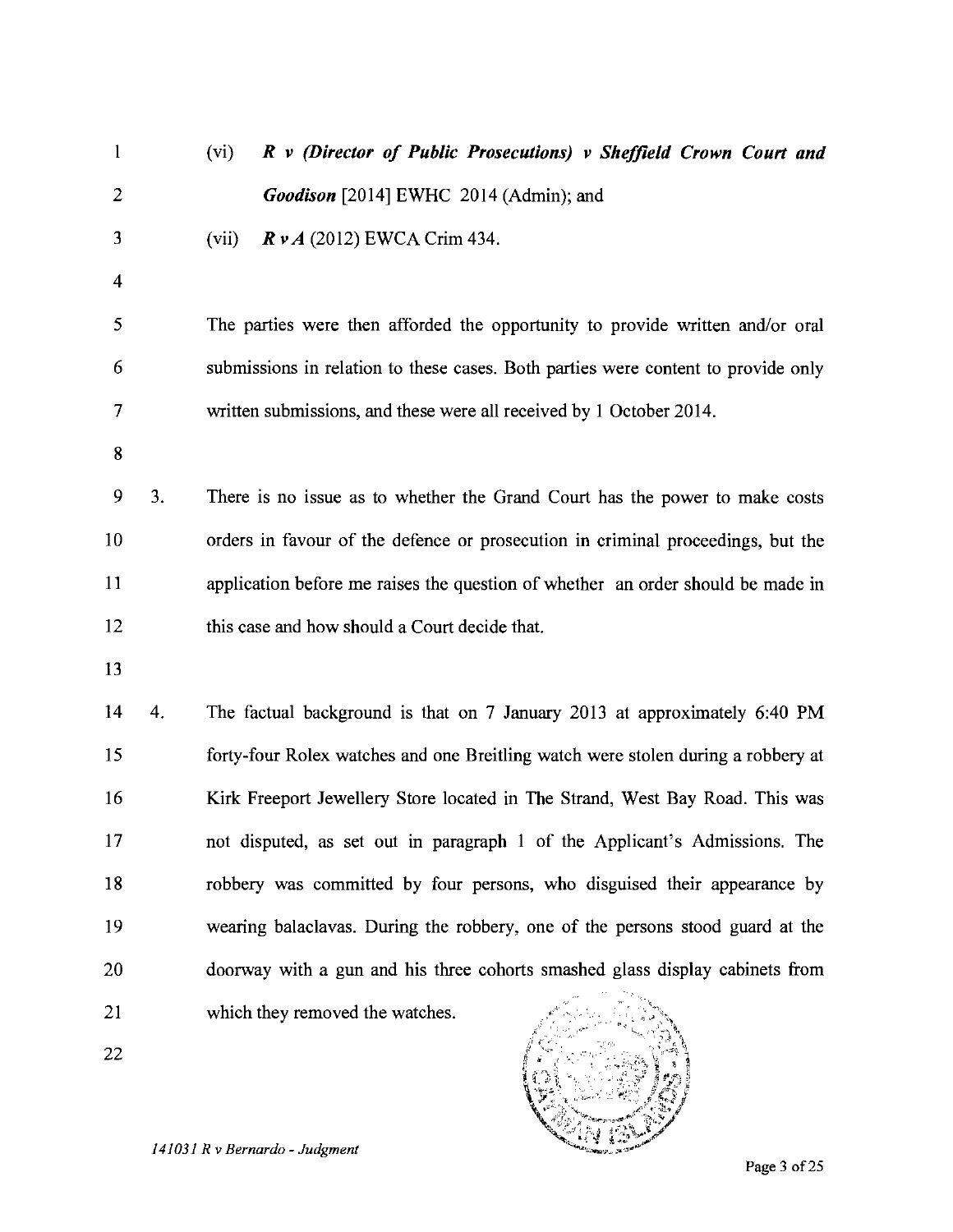| $\mathbf{1}$   | 5. | On the next day, 8 January 2013, at approximately 7:55 PM, the Applicant was        |
|----------------|----|-------------------------------------------------------------------------------------|
| $\overline{2}$ |    | arrested on suspicion of robbery. Between 10:05 PM and 11:30 PM on that night       |
| 3              |    | a search, pursuant to a search warrant, was carried out by the police on his home.  |
| 4              |    | The police recovered a gold and silver Oyster Rolex watch from a jewellery box      |
| 5              |    | in his bedroom. Kirk Freeport were able to identify the watch as one of the stolen  |
| 6              |    | watches and valued it at CI\$10,878. None of this background is contentious.        |
| 7              |    |                                                                                     |
| 8              | 6. | The Applicant was interviewed in the presence of his attorney by the police on 9,   |
| 9              |    | 11 and 14 January 2013. At the outset of the interview he provided the police with  |
| 10             |    | a pre-prepared written statement signed by him and dated 8 January 2013. He told    |
| 11             |    | the police that he was at home at the time of the robbery, and had played no        |
| 12             |    | involvement in it. He informed the police that he purchased the watch, which he     |
| 13             |    | believed to be a fake, in the car park of O-Bar for CI\$500 in the early hours of 8 |
| 14             |    | January 2013.                                                                       |
| 15             |    |                                                                                     |
| 16             | 7. | Having been charged, the Applicant was held in police custody between 8 January     |
| -17            |    | 2013 and 15 January 2013. When the matter came before the Summary Court on          |
| 18             |    | 15 January 2013, it was transmitted to the Grand Court and an unsuccessful          |
| 19             |    | opposed application for bail was made. An unsuccessful opposed application for      |
| 20             |    | bail was then made to the Grand Court on 18 January 2013.                           |
| 21             |    |                                                                                     |

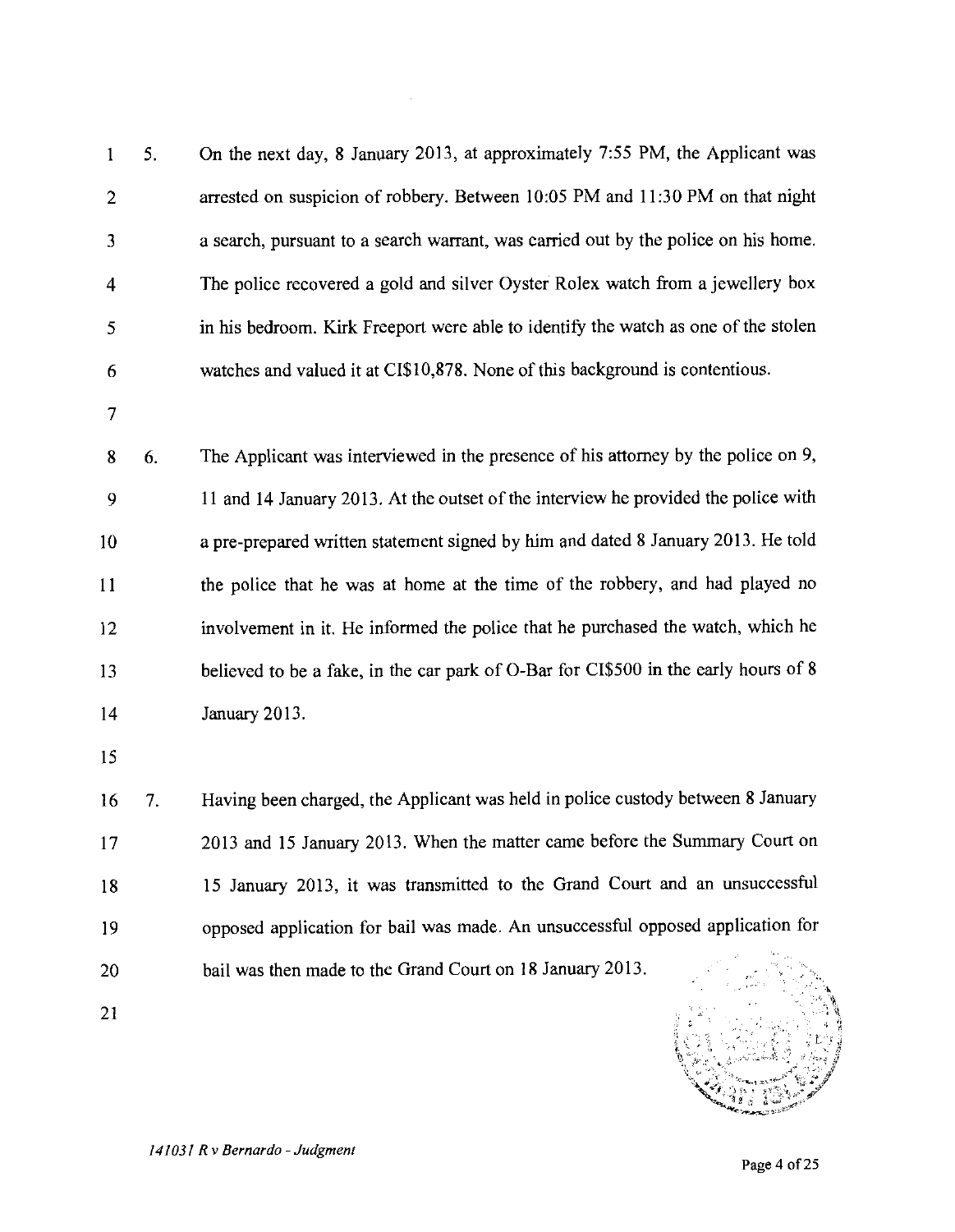1 8. When the matter came before Quin J. on 1 February 2013 and before Henderson J. on 15 February 2013 the Applicant's attorneys outlined their view about the ,  $\mathcal{S} \in \mathbb{R}$ **1. The state of the Crown's case.** They informed the Court and the Crown that  $\frac{1}{2}$ they would be making a dismissal argument. ;' . **>..';,rg.,;** \*i-

| 6  | 9.  | On 13 March 2013, although the Crown objected, Smellie C.J. granted                        |
|----|-----|--------------------------------------------------------------------------------------------|
| 7  |     | conditional bail to the Applicant. At that hearing, the Applicant placed new               |
| 8  |     | materials he had obtained before the Court. This material included:                        |
| 9  |     | a report of Edward Primeau (a video forensics expert) dated 15 February<br>(i)             |
| 10 |     | 2013;                                                                                      |
| 11 |     | a report of Larry Daniels (a telephone expert) dated 1 March 2013;<br>(ii)                 |
| 12 |     | a statement of Brett McMurray dated 24 January 2013; and<br>(iii)                          |
| 13 |     | a statement of Rachel Smyth dated 12 March 2013.<br>(iv)                                   |
| 14 |     |                                                                                            |
| 15 | 10. | The Applicant contends that this evidence established that he could not have been          |
| 16 |     | at the scene of the robbery at the relevant time. The Crown were relying upon four         |
| 17 |     | balaclavas which they had found in the Applicant's home and vehicle <sup>1</sup> , but the |
| 18 |     | expert evidence and CCTV footage tended to show that these were not similar to             |
| 19 |     | the ones worn during the robbery. The expert evidence concerning the telephone             |
| 20 |     | was consistent with the content in the statements obtained from McMurray and               |
| 21 |     | Smythe. This evidence tended to show that at around the time of the 6.40 PM                |

2 ". .

 $\epsilon$ \_\* **,,siY'** 

>.,

*,3* 

<sup>&</sup>lt;sup>1</sup> One was found in the Applicant's vehicle, three were found in his bedroom.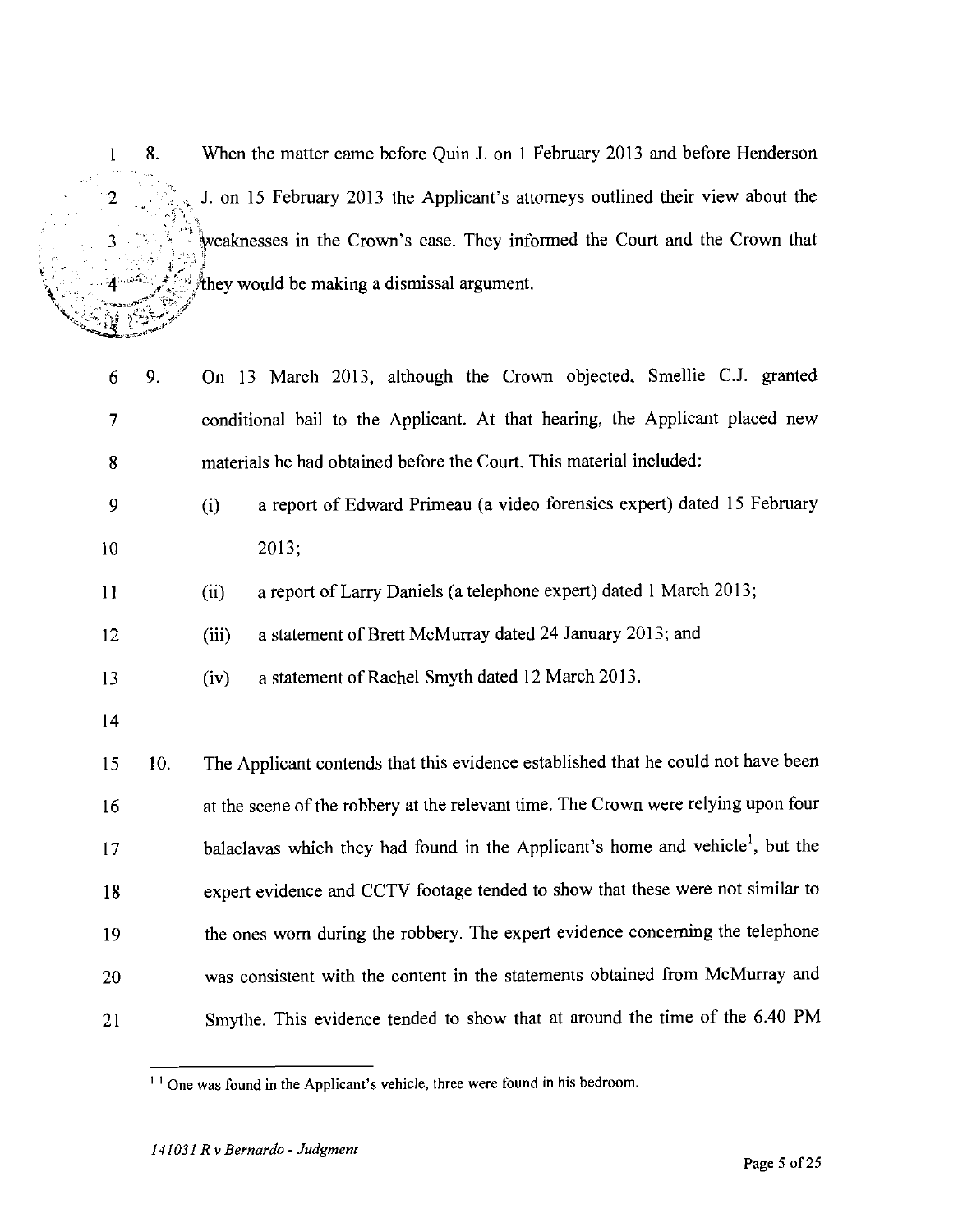robbery, phone calls at 6:25 PM and 6:49 PM were made by the Applicant from the Birchwood Road, West Bay area, where his home was located. The Applicant ontends that this was consistent with what he had told the police during interview, namely that he was at home at the time of the robbery.

- 5
- 6 11. It was not until 16 August 2013, when the dismissal argument was due to be 7 heard, that the Crown decided to offer no evidence on Indictment No. 3/13 and 8 indicated that there would be a fresh indictment alleging one count of handling 9 stolen goods.
- 10

11 12. The Applicant contends that the Crown was made aware of the weakness in its 12 case alleging robbery or possession of imitation firearm with intent, from the very 13 first appearance before the Summary Court. The Applicant said the Crown had 14 been put on notice from 1 February 2013 of his intention to pursue a dismissal. 15 The Applicant highlights that it was the Defence, and not the Crown, who went to 16 the expense of seeking and obtaining evidence to demonstrate whether or not he 17 could have been a participant in the robbery. The Crown, of course, have a 18 responsibility to conduct a full investigation, the consequence of which may rule 19 in or rule out a suspect. It is contended that at no time was there sufficient 20 evidence for the Crown to pursue those charges, especially after the production of 21 the materials by or in March 2013. At the very least, it is contended that the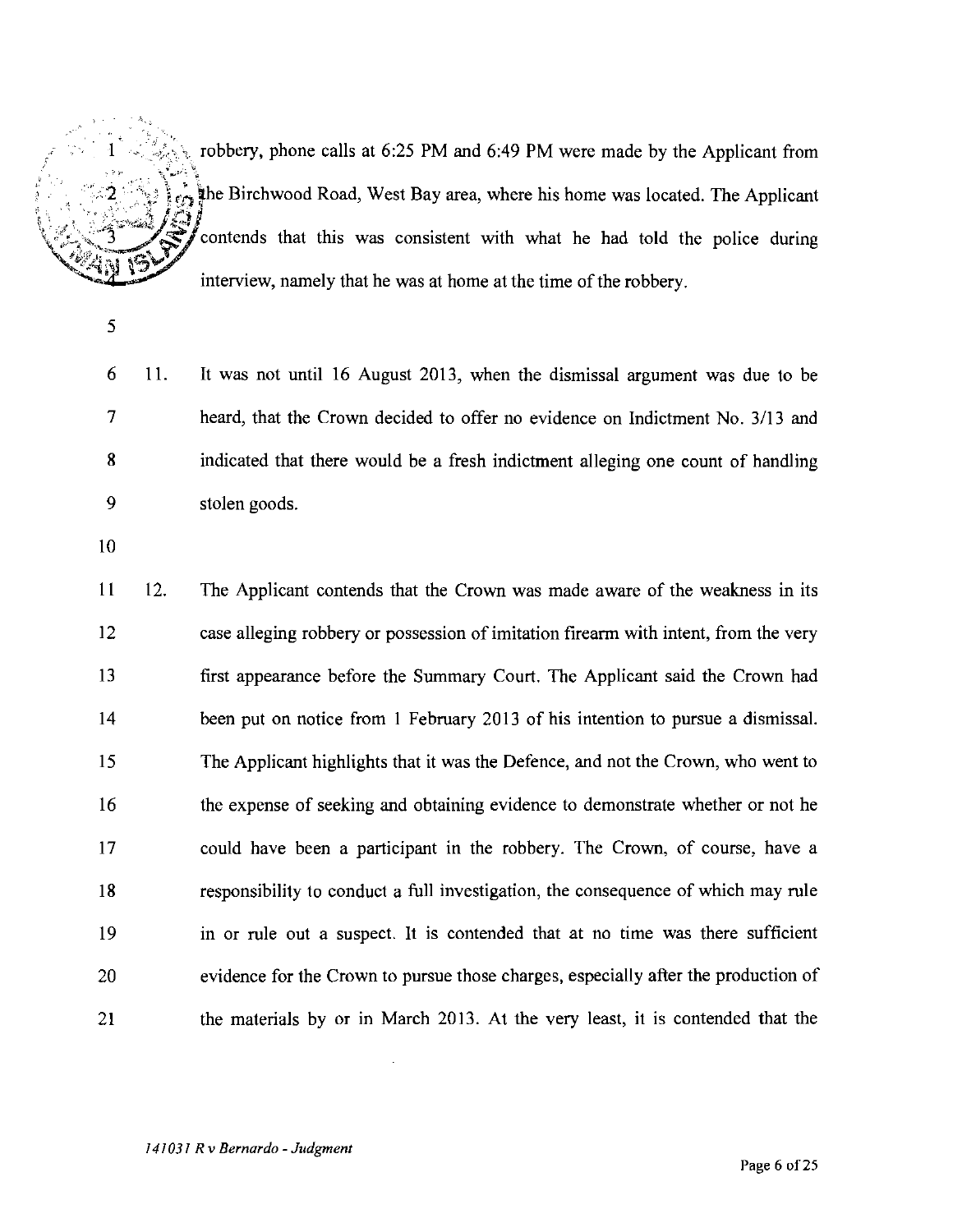$\mathbf{1}$ 

 $\overline{2}$ 

Crown should have offered no evidence in relation to those charges in March and not delayed that decision until 16 August 2013.

3

21

 $\overline{4}$  $13.$ The Crown contended that, when the Applicant received the watch, he did so 5 dishonestly believing it to be one of the genuine Rolex watches, which had so 6 recently been stolen from Kirk Freeport. The Crown contended that part of the  $\overline{7}$ reason that they said the Applicant knew it was stolen was because of the content 8 of the BBM messages received or sent by him. The Crown contended that the 9 messages would have made him aware that there had been a robbery that evening  $10$ at Kirk Freeport and that jewellery had been stolen. The Applicant agreed at the 11 trial that, at the time he purchased the watch, he had knowledge of a robbery of  $12$ jewellery, but not of watches. He highlighted that none of the BBMs made any 13 specific mention about watches, but only referred to jewellery. In light of the 14 above, at trial, the Crown relied greatly on the fact that, when asked by the police 15 if he had heard about the robbery that night, the Applicant indicated that he had 16 not. When charging him in January 2013, the Crown also relied upon his recent 17 possession of the watch, the four masks found in the Applicant's car and home which they believed to have a *"similar overall appearance"* to those used by the 18 19 perpetrators of the robbery and what they considered to be a lack of detail about 20 the person who he said had sold him the watch.



*141031 R v Bernardo* - *Judgment*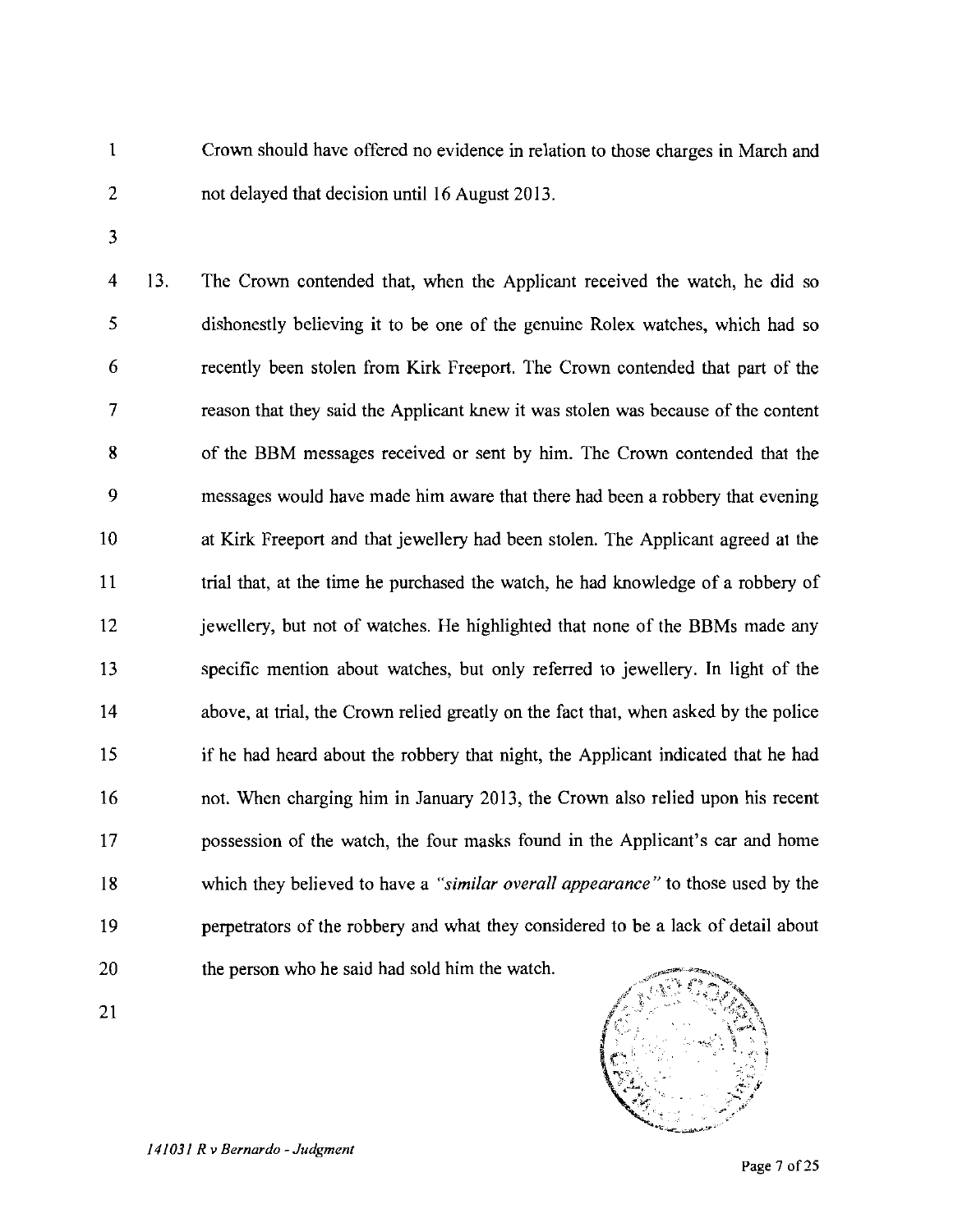- 
- 



1 14. Crown counsel in her written submissions prepared for this costs hearing stated at 2 paragraph 34 that *"It is accepted that further evidence eventually came to hand in* the form of CCTV footage and telephone evidence which considerably weakened *the Crown's case against the defendant with respect to the robbery.* " She went on to say at paragraph 35 that *"the Crown then reviewed the matter as it was obliged to do and took the view that the likelihood of a successful conviction was diminished; thereajier chose to proceed on a charge of handling stolen goods."*  8 During the costs hearing Crown Counsel stated that from March to August 2013 9 the matter was under review and that the final decision was not made until receipt 10 of the written submissions from the Defence of 15 August 2013. In her oral 11 submissions Crown Counsel said *"I accept in March, when examined in closer*  12 *detail in the CCTV report, that there was merit to the Defence's argument that it*  13 *was not the same mask."* Importantly, when dealing with the indictments, she 14 then went on to concede *"I can see that between March and August, a decision*  15 *should have been taken to substitute at an earlier point.* " However, in her later **16** written submissions, provided to comment upon the additional case authorities, 17 Crown Counsel said that although there was an opportunity for further review the 18 police investigations were still being undertaken and a report in relation to glass 19 debris found in the defendant's vehicle was not received until June 2013. She said 20 they were also awaiting results of telephone analysis of the defendant's cellphone. 21 Crown Counsel contended that the failure to make the decision until the August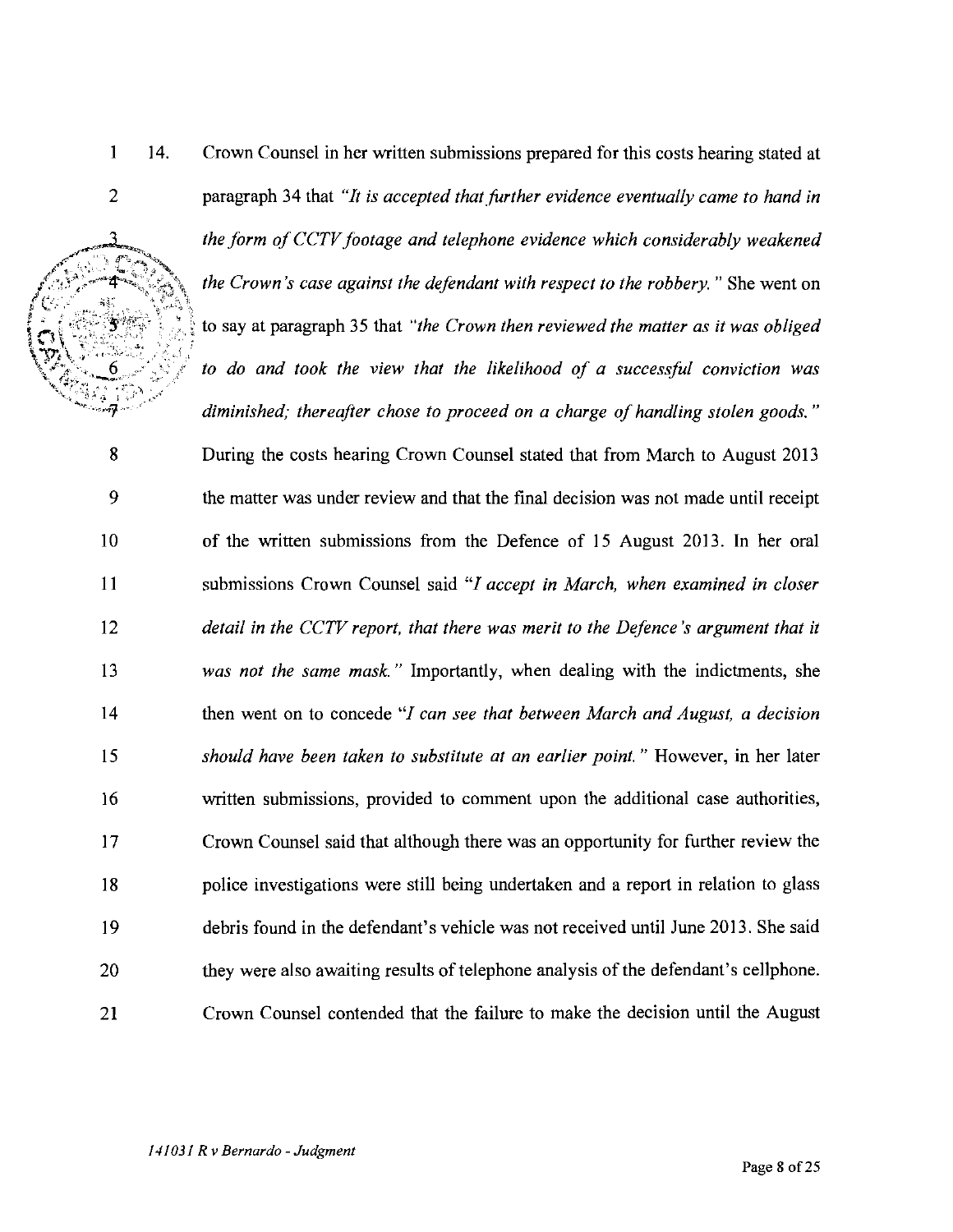

hearing did not amount to an improper act by the Crown and/or did not merit an order for costs being made against the Crown.

| 4  |     | <b>Cayman Islands Statutory Provisions and Case Law</b>                             |
|----|-----|-------------------------------------------------------------------------------------|
| 5  | 15. | The Grand Court's jurisdiction to award costs in criminal proceedings derives       |
| 6  |     | from s.24(5) Judicature Law (2007 Revision) which simply provides:                  |
| 7  |     | "Costs, including wasted costs, may be awarded to or against the Crown."            |
| 8  |     |                                                                                     |
| 9  | 16. | There are no rules governing the procedure for applying for such costs in criminal  |
| 10 |     | proceedings or any statutory guidance as to the applicable principles. This is most |
| 11 |     | regrettable, especially having regard to the wide discretion derived from s.24(5).  |
| 12 |     | The Attorneys indicated to the Court that they would have been greatly assisted     |
| 13 |     | by the same or by a guiding practice direction. In the Cayman Islands there is no   |
| 14 |     | central fund out of which the Court can order costs to be paid. Any order for costs |
| 15 |     | made against the Crown in criminal proceedings is in reality an order for the       |
| 16 |     | prosecution to bear those costs, with similarities to a wasted costs order.         |
| 17 |     |                                                                                     |
| 18 | 17. | There is not a great deal of Cayman Islands case law concerning costs in criminal   |
|    |     |                                                                                     |

proceedings. The earliest relevant case appears to be *Attorney General* v *Cayman*  19 *National Bank* [2004-051 CILR 298, where the Court of Appeal, in civil 20 proceedings, referred to s.90 Criminal Procedure Code. Taylor J.A. stated at 21 paragraph 28 that "It is not the normal practice to make an order for costs in 22

*141031 R v Bernardo* - *Judgment*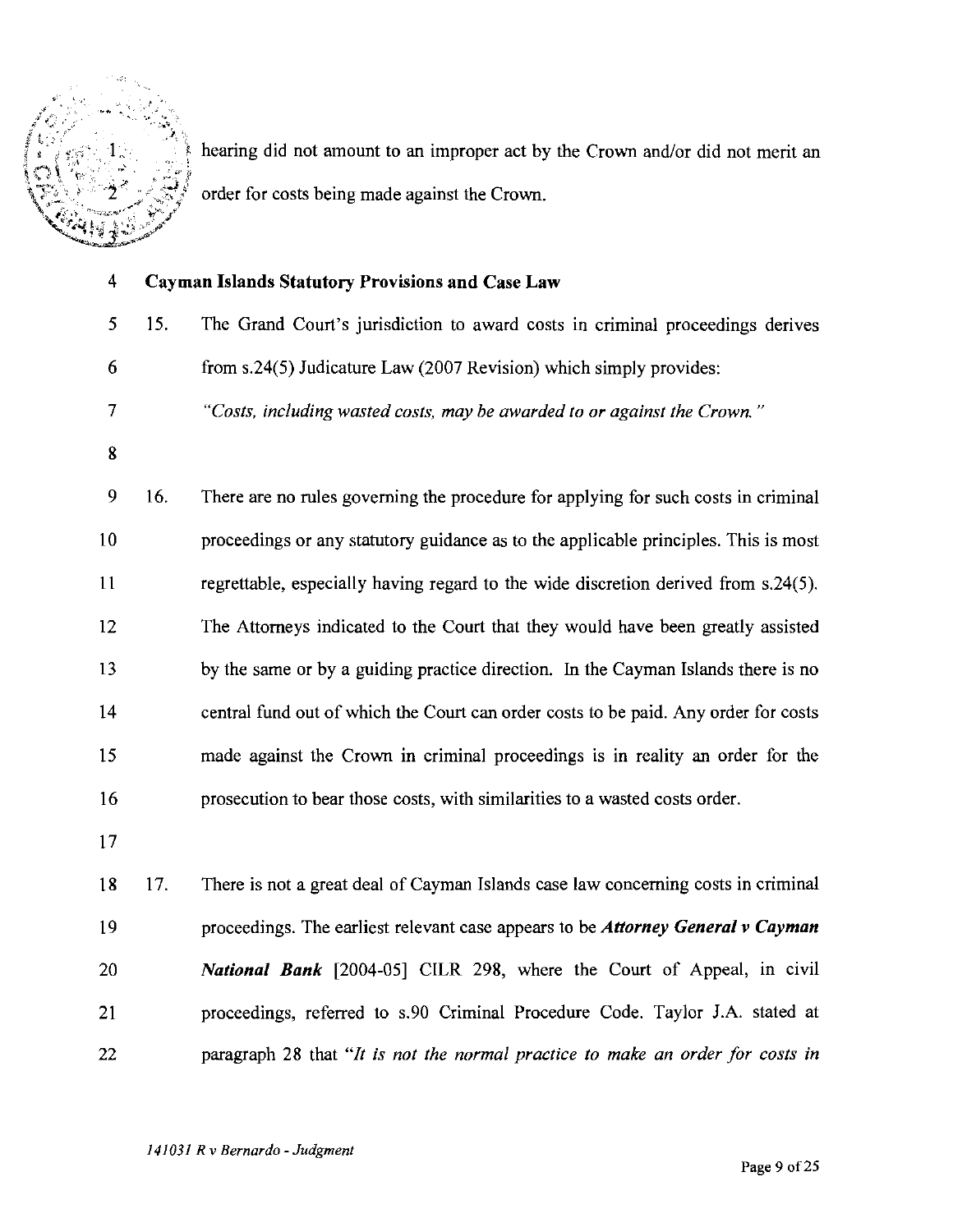$\mathbf{1}$ *proceedings of this sort, involving discharge by the Crown of responsibilities*   $\mathcal{L}$ *ancillary to its duty to enforce the criminal law.* " The Court of Appeal found that  $\overline{3}$ there were unusual circumstances justifying a departure from the normal rule and  $\overline{4}$ they granted the application for costs of the appeal. The Crown submit before me 5 that this is the correct approach, especially as this is a small jurisdiction and the 6 Crown would struggle to pay costs of acquittals for prosecutions properly  $\overline{7}$ brought.

8

9 18. The *Cayman National Bank* case was cited by Henderson J. in companion 10 criminal proceedings, R *v Watler* [2007 CILR 1211. This case involved an 11 unsuccessful application for the Crown to pay the Defence's costs following an 12 acquittal on appeal from the Summary Court to the Grand Court. Henderson J. 13 held that the Crown, by bringing the case, was discharging its duty to enforce the 14 criminal law in the jurisdiction and he found no fault in the laying of the charges 15 and bringing the case to trial. Henderson J. found there to be no unusual 16 circumstances justifying a departure from the normal practice expressed by the 17 Court of Appeal in the *Cayman National Bank* case. Although he did not 18 mention the English Prosecution of Offences Act 1985, Henderson J. appeared to 19 be adopting a similar approach, finding that there was no improper conduct by the 20 Crown.

21



*141031 R v Bernordo* - *Judgment*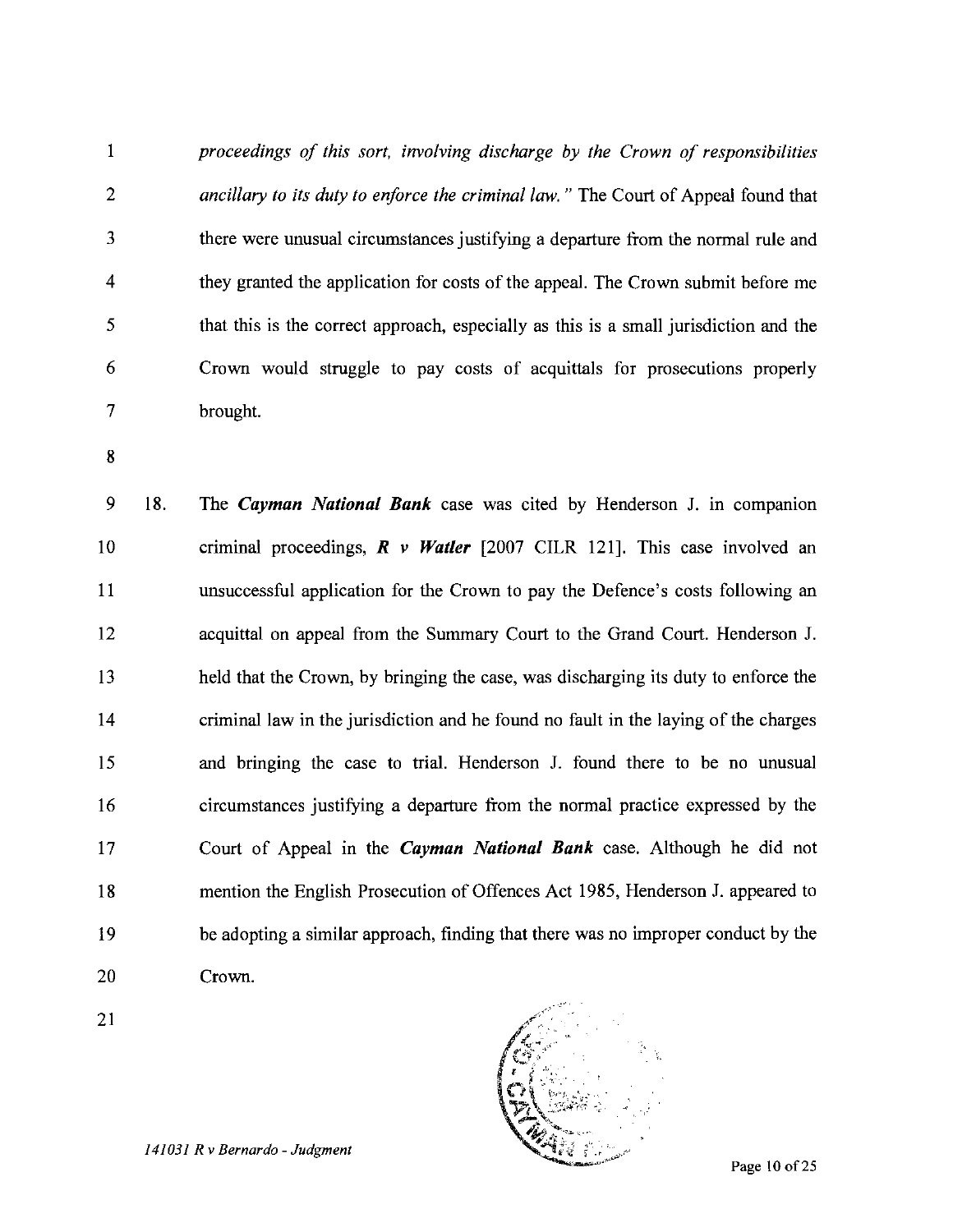- 1 19. Henderson J. referred to s.182 Criminal Procedure Code (2006 Revision) which 2 provides that *"the court hearing any appeal may make such order as to the costs to be paid by either party as it may think just* ..." Henderson J. rightly stated at 3 aragraph 6 of his judgment that the discretion with respect of costs conferred by 182 was *"essentially unfettered.* " Henderson *J.* noted that both parties had spent a great deal of time commenting upon the legislation and case authorities from England and Wales concerning costs in criminal proceedings. Henderson J. did 8 not agree with the attorneys about their relevance to these proceedings and 9 indicated that the Court should not draw parallels with them in relation to costs in 10 the Cayman Islands. Henderson J. commented that the legislation, regulations and 11 practice directions which existed in England *"constituted a virtual code of*  12 *practice on the subject, which has never been adopted, even in part, in the*  13 *Cayman Islands.* " I would respectfully add that this "virtual code of practice" 14 was put in place having regard to the historical and prevailing circumstances and 15 greater resources available in England and Wales, which the Court may have 16 regard to when exercising its discretion fairly. These cannot be said to be the 17 same as those that exist in the Cayman Islands. Henderson J. went on to say that 18 *"English authorities decided under these legislative provisions can have only*  19 *limited application here."*
- 20
- 

21 20. The Crown adopts the approach taken by Henderson J. in *Watler.* However, the 22 Applicant contends that the Court of Appeal's *"observation"* in the civil case of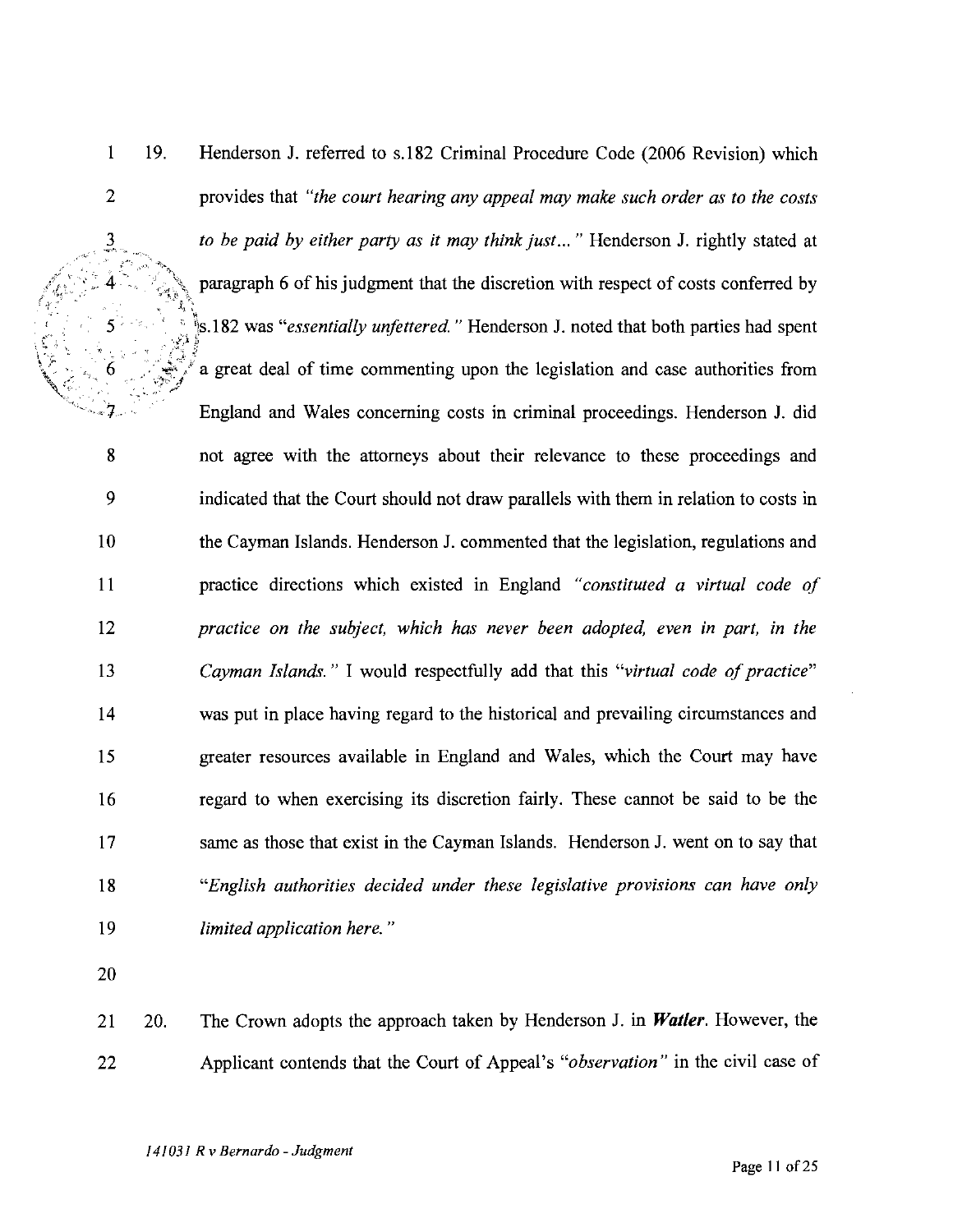

5

Cayman National Bank should not be relied upon, as it was not based on any legislation and authority. The Applicant submits that Henderson J. was wrong in *Watler* to rely upon the Court of Appeal's *"observations.* " and that it would he unsafe for this Court to rely upon his decision.

6 21. The next relevant Cayman Island case appears to he *Voiculescu v* R (SCA 50 of 7 2008). This was a successful appeal heard in the Grand Court against conviction **8** in the Summary Court. Henderson J., again considered s.182 of the Criminal 9 Procedure Code (2006 Revision). He also noted s.33(5) of the Summary 10 Jurisdiction Law which provides *"costs, including wasted costs, may be awarded*  11 *to or against the Crown."* There is a marked similarity between that latter 12 provision and s.24(5) of the Judicature Law. Henderson J. remarked that there 13 were no practice directions, regulations or guidelines governing the question of 14 costs in criminal proceedings in the Cayman Islands. Regrettably, from the 15 content of his judgment, it appears that the parties failed to draw Henderson J.'s 16 attention to the Court of Appeal decision in the *Cayman National Bank* case and 17 his decision in *Watler.* Henderson J. seemed to depart from his approach in 18 *Watler,* as he felt that he *"derived some assistance"* from the *"comprehensive"*  19 English Practice Direction [2004] 2 All E.R. 1070. He concluded that although 20 the Practice Direction had no application to the Cayman Islands, its *"governing*  <sup>21</sup>*philosophy"* could be *"applied appropriately to proceedings in this jurisdiction.* "

22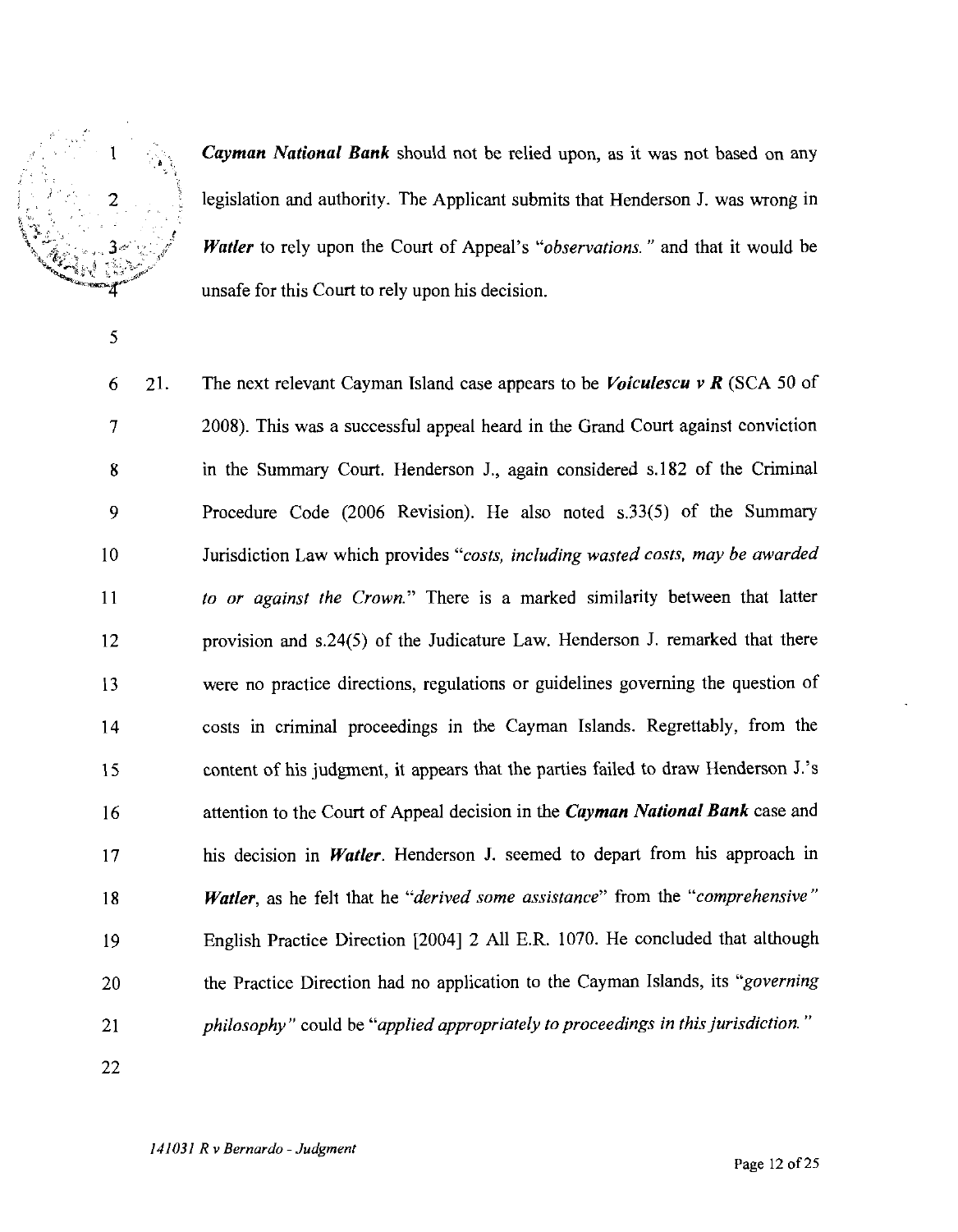| $\mathbf{1}$   | 22. | Henderson J. highlighted SII.1, SII.2 of the Practice Direction which stated that,            |
|----------------|-----|-----------------------------------------------------------------------------------------------|
| $\overline{c}$ |     | in the circumstances set out therein; the making of defence costs orders in the               |
| 3              |     | Magistrates and Crown Court "should normally be made unless there are positive                |
| 4              |     | reasons for not doing so." Importantly, I note that both of these Directions appear           |
| 5              |     | under the heading "Defence costs from central funds." <sup>2</sup>                            |
| 6              |     |                                                                                               |
| 7              | 23. | Henderson J. also highlighted that the Practice Direction provided that court                 |
| 8              |     | orders in England "will be for such amount as the court considers sufficient                  |
| 9              |     | reasonably to compensate the party for expenses incurred by him in the                        |
| 10             |     | proceedings." <sup>3</sup>                                                                    |
| 11             |     |                                                                                               |
| 12             | 24. | Henderson J. highlighted that the Practice Direction provided that it was not                 |
| 13             |     | appropriate for all cases in which there might be an acquittal for there to be an             |
| 14             |     | award of defendant's costs. <sup>4</sup> When considering the facts in <i>Voiculescu</i> , he |
| 15             |     | believed that the successful Appellant's own conduct served to bring suspicion on             |
| 16             |     | himself and led the Crown to think its case against him to be stronger than it                |
| 17             |     | proved to be and therefore there was a positive reason for not awarding him his               |
| 18             |     | costs.                                                                                        |
| 19             |     |                                                                                               |
|                |     | $2$ My emphasis by underlining.                                                               |



**This has changed since 2012 as costs are tagged at legal aid levels.** 

**k\*,:**.\*,(?\$ **y;.,,</'** 

**The Directions provided an example of when a defendant may have pay his own costs namely when**  "...the defendant's own conduct has brought suspicion on himself and has misled the prosecution into **thinking that the case against him was stronger than it was.** "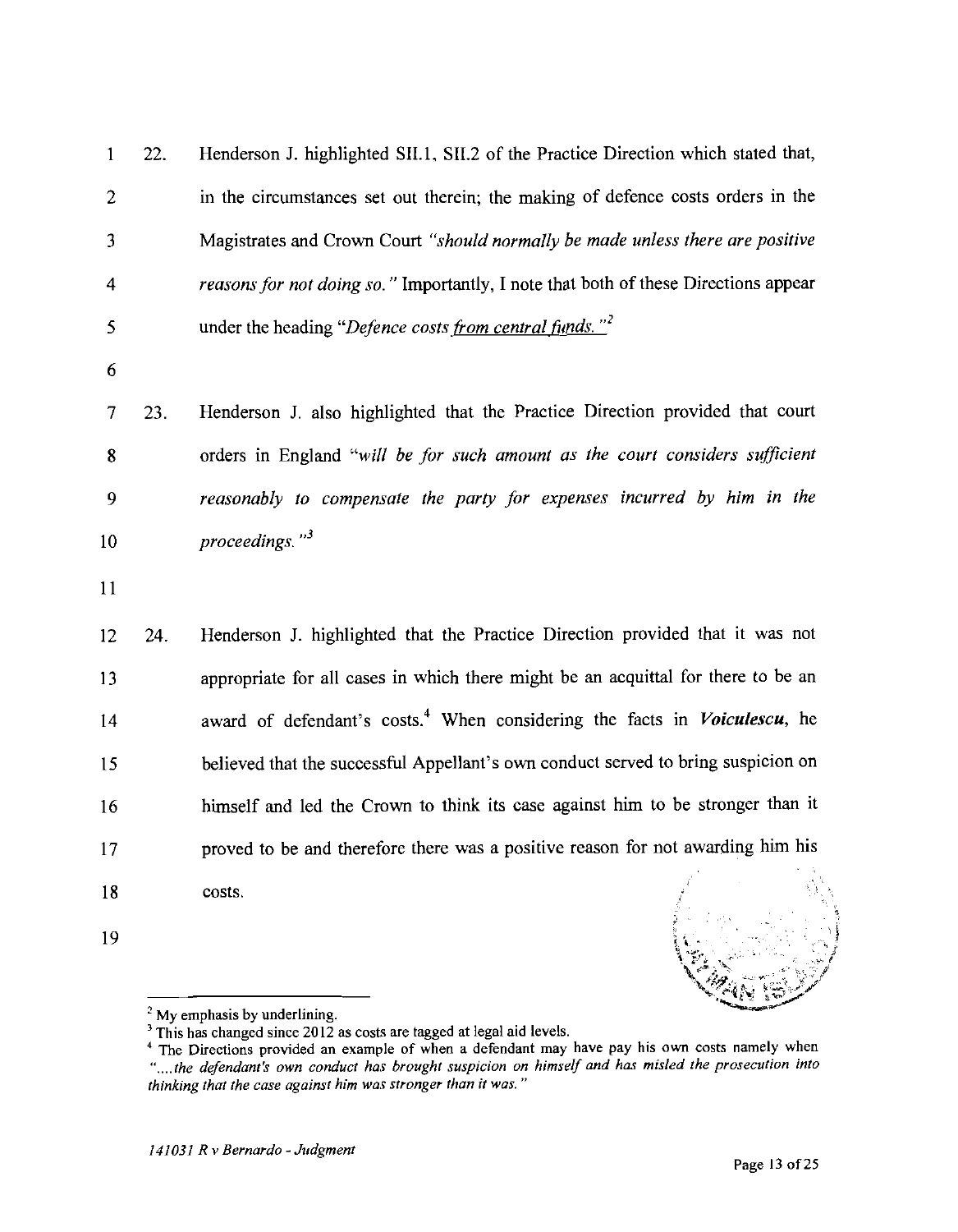1 25. The Crown contends that the approach of Henderson J. in *Watler* should be 2 preferred to his seemingly different approach in *Voiculescu.* In support of this **3** contention the Crown relies upon the fact that the earlier Cayman Islands case authorities had not been brought to Henderson J.'s attention, that the case had a *I* ,, :, '>> general application and no consideration had been given to the differences **<sup>t</sup>**,,\*~. < ,' ~ *<sup>h</sup>***T i**,. .~:, \*, ,'. **<sup>J</sup><sup>k</sup>** between costs awarded out of the central fund and those awarded directly against ,:\*I **',.>,;I.** <".@ \$ a party, that the guidelines had never been entered into statute or any regulations 8 in the Cayman Islands and that in any event the position in England and Wales is 9 now different and more restrictive than it was.

11 26. The most recent decision from the Cayman Islands appears to be *Andrel Harris v* 12  $\mathbf{R}$  (SCA 33 of 2010). This case involved an appeal by way of case stated against 13 the refusal of a Magistrate to award defence costs following the withdrawal of the 14 prosecution case. Smellie C.J. agreed with Henderson J.'s finding in *Voiculescu*  15 that there was jurisdiction both in the Summary Court and on appeal to the Grand 16 Court for costs to be awarded against the Crown. The Chief Justice, although 17 mentioning the English Practice Direction, did not express a view concerning its 18 applicability, although he noted that the Magistrate had refused to make an order 19 for costs as she felt the appellant had brought suspicion upon himself. He found 20 that the Magistrate's determination was one based on facts in exercise of her 21 discretion and, as it was not a determination based on point of law, it could not 22 give rise to right of appeal by way of case stated.

--

s',~

i<br>i

."' -. \_ ,. **L\*.** ,,\* #. ..: ,.? .,

10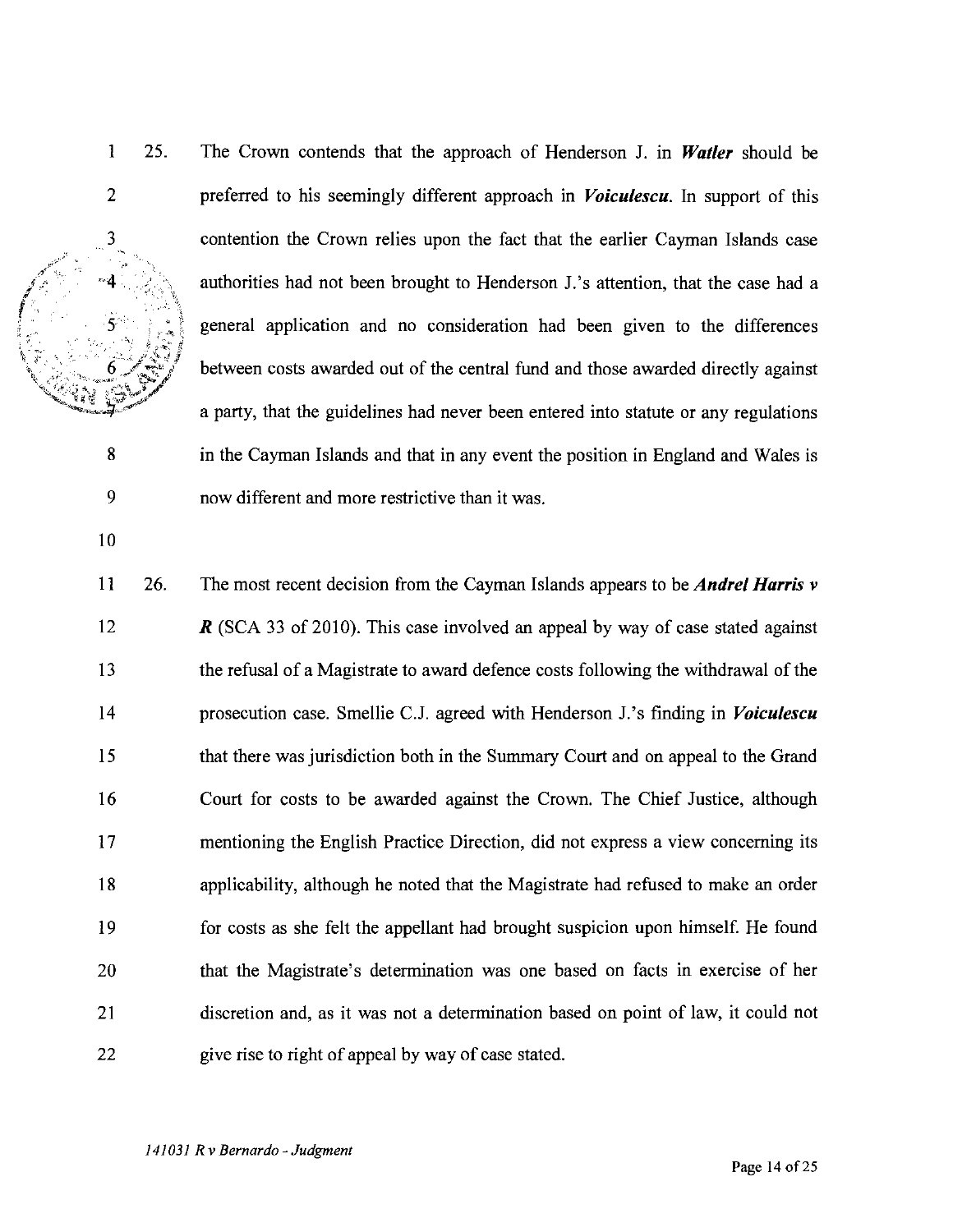## 1 **The Bill of Rights (the Cayman Islands Constitution Order 2009) and Non-Cayman**  2 **Islands Case Authorities**

3 27. The European Convention on Human Rights ("ECHR") has been incorporated into our law by the Bill of Rights (the Cayman Islands Constitution Order 2009). . . **.,.?"b**  ~ ,:,":..,;\ ("the Constitution"). S.7 of the Constitution mirrors Article 6 of the ECHR which ', . ., .<br>مر<sup>م :</sup>  $\cdot$  ,  $\cdot$  $\frac{6}{2}$  enshrines a right to a fair trial.

| 8  | 28. | There is no general right to costs or expenses under the ECHR. In <i>Attorney</i>  |
|----|-----|------------------------------------------------------------------------------------|
| 9  |     | General for Gibraltar v Takahasi Shimidzu Privy Council Appeal No. 40 of           |
| 10 |     | 2004 the Judicial Committee of the Privy Council, consisting of Lord Bingham of    |
| 11 |     | Cornhill, Lord Steyn, Lord Scott of Foscote, Lord Rodger of Earlsferry and Lord    |
| 12 |     | Carswell unanimously held that Section 8 of the Gibraltar Constitution Order,      |
| 13 |     | which is drafted in similar terms to Article 6 of the ECHR, had not been infringed |
| 14 |     | by the failure of a statutory power to award costs to a defendant in criminal      |
| 15 |     | proceedings. <sup>5</sup> In other words, as stated by Lord Bingham at para 10:    |
| 16 |     | "The jurisprudence on the European Convention lends no support                     |
| 17 |     | to the argument that article 6 requires a discretion to award costs                |
| 18 |     | to an acquitted defendant."                                                        |
| 19 |     |                                                                                    |
| 20 | 29. | At paragraph 11 Lord Bingham went on to state:                                     |
| 21 |     | "Equality of arms is an aspect of procedural fairness, protected                   |
| 22 |     | by section 8 and article 6. It seeks to ensure that the defendant                  |
|    |     |                                                                                    |

An approach deemed correct by the European Court of Human Rights *Takahasi Shimidzu and Andrew Ivan Berllaque v the United Kingdom* (European Court of Human Rights Application No. 648/06).

 $\overline{4}$  ,

 $6^\circ$ 

. J . **i '\*f8** \* **.C** .,-\*., **a\*',-'** 

,

? :i

 $\left\{ \begin{array}{c} \alpha_{11} \ \alpha_{21} \ \alpha_{12} \ \alpha_{21} \end{array} \right\}$ **7,** .. . > ,. , .. *2..* ,.' .,

**<sup>q</sup>**', . .\* *6..*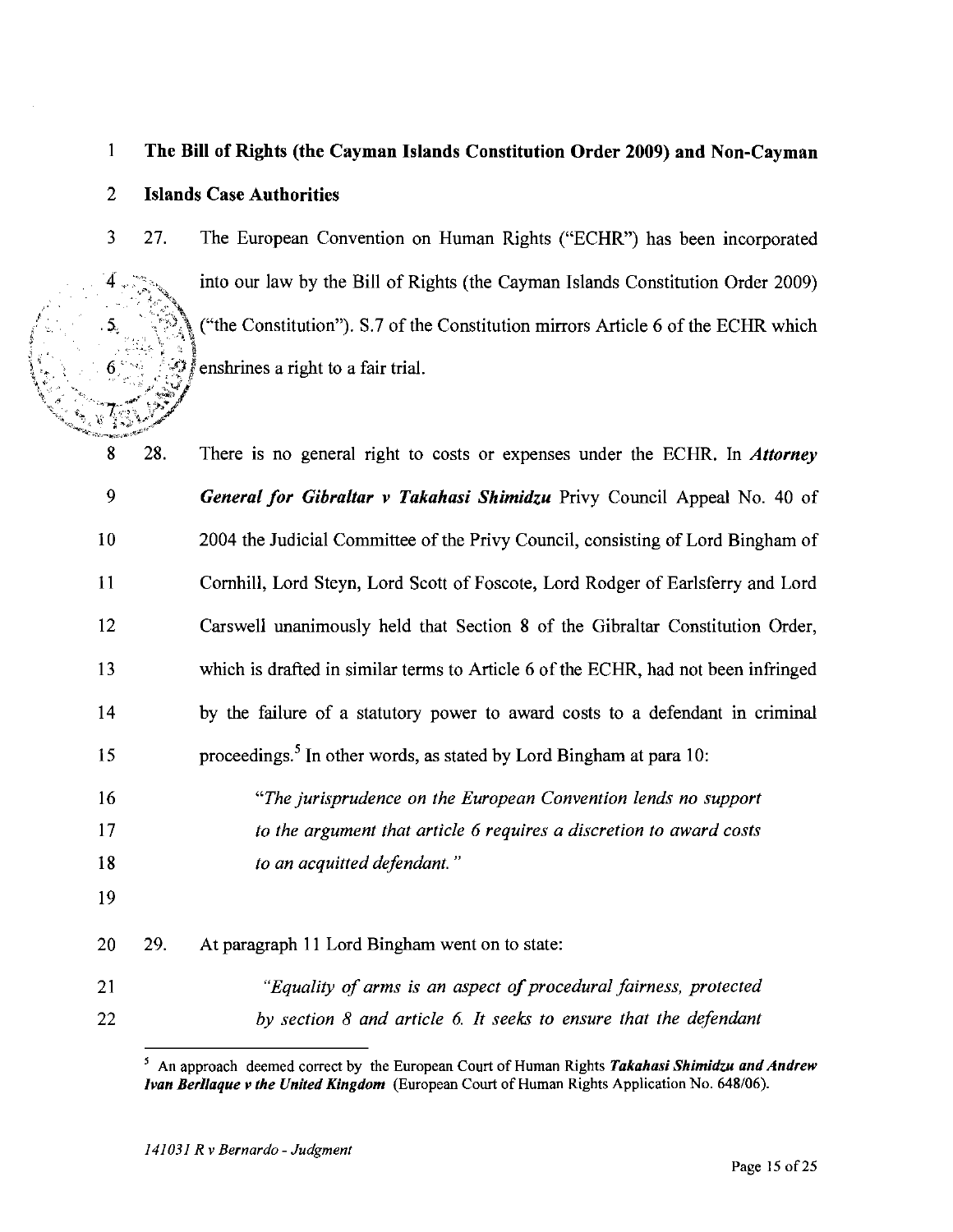$\mathbf{1}$ *does not suffer an unfair procedural disadvantage; De Hues and*   $\overline{2}$ *Gijsels v Belgium (1997)* 25 *EHRR 1, para 53. It does not require*  3 *that the situations of the prosecutor and the defendant should be*  4 *assimilated In practice those positions are necessarily different:*  5 *the prosecutor is not liable to be detained pending the trial and is* 6 *not liable to punishment* **if** *the prosecution fails. Neither Mr*   $\overline{7}$ *Shimidzu nor Mr Berllaque was able to show that he had suffered*  8 *any procedural disadvantage in the conduct of the trial from*  9 *inability, after the verdict in his favour, to recover costs against* 10 *the prosecutor.* "

12 30. At paragraph 8 of the decision, Lord Bingham indicated that Article 6 seeks to 13 guarantee the procedural fairness of the criminal process. He reiterated the rights 14 which were listed including that to a neutral court, a reasonably expeditious 15 procedure, a burden of proof on the prosecutor, detailed notice of the offence 16 alleged, time and facilities to prepare the defence, professional representation if 17 sought, an adversarial hearing and free interpretation if needed. He also 18 mentioned the implied rights of privilege against self-incrimination and access to 19 court. Lord Bingham stated that Article 6 is *"not in general directed to regulation*  20 *of the substantive criminal law"* and that it did not *"seek to prescribe what*  21 *conduct should be criminal, or what punishment can or should be imposed on*  22 *those convicted, or what ancillarv orders can or should be made6.* "



23

11

<sup>&</sup>lt;sup>6</sup>My emphasis by underlining.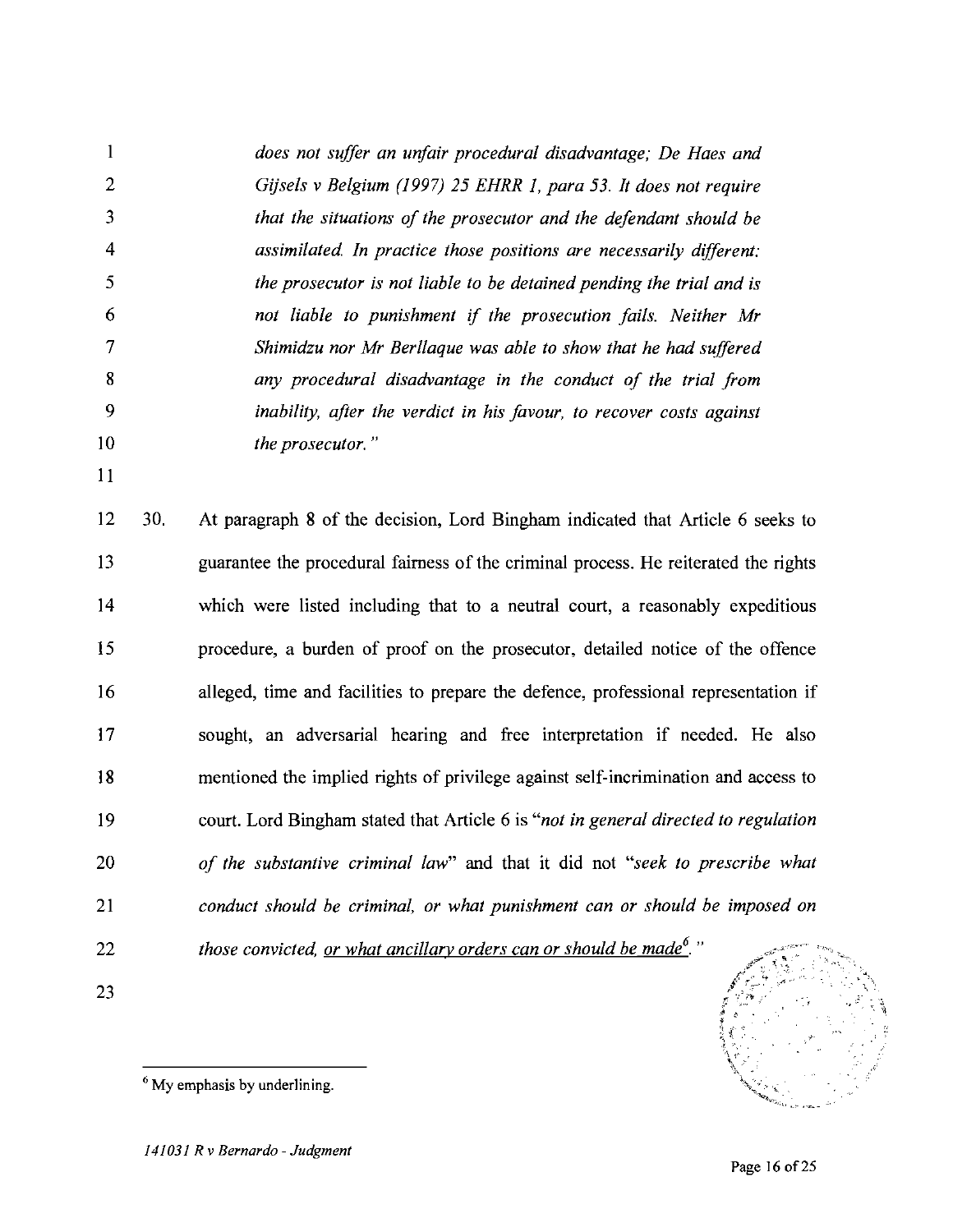1 31. Although Article 6 ECHR, which is similar but less detailed than s.7 of the 2 Cayman Islands Constitution, does not require that the law provide remedies such 3 as costs for an acquitted defendant, such a remedy exists in the Cayman Islands, unlike in Gibraltar. Lord Bingham stated at paragraph 9 that:

> *"...it might be thought fair andjust that a defendant acquitted by a jury at trial should be entitled to seek reimbursement of costs he has incurred defending himse*lf.... *If the law provides such remedies they must be the subject of fair adjudication.*"

10 32. Therefore, although a defendant does not have an automatic right to receive costs 11 upon an acquittal, the Court must exercise its discretion in a fair manner when 12 deciding whether or not to order the same. As I have already indicated, in the 13 Cayman Lslands the difficulty the Court finds itself in is when determining what 14 principles and what approach are fair in the absence of any statutory guidance or 15 practice direction designed to meet local circumstances.

16

 $\overline{\mathbf{4}}$ 

5

6

 $\sigma$ 

 $\overline{\mathbf{8}}$ 

9

17 33. When taking a fair approach to these applications, the Court should not refuse to 18 make a costs order on a basis which implies guilt on the part of the acquitted 19 defendant.<sup>7</sup> The Court may refuse to make costs order for an acquitted defendant 20 if his own conduct brought suspicion upon himself and thus misled the 21 **prosecution into thinking that the case against him was stronger than it was.**<sup>8</sup> It is 22 submitted on behalf of the Applicant that Henderson J in his reasoning in *Watler*  prosecution into thinkii<br>submitted on behalf of<br>y Vinited Kingdom (2006)

**<sup>7</sup>***Hussain v Uniled Kingdom* (2006) *43* E.H.R.R 22.

<sup>&#</sup>x27;*R v (Spileri) v Basildon Crown CouH* [2009] *EWHC* 665 **(Admin)**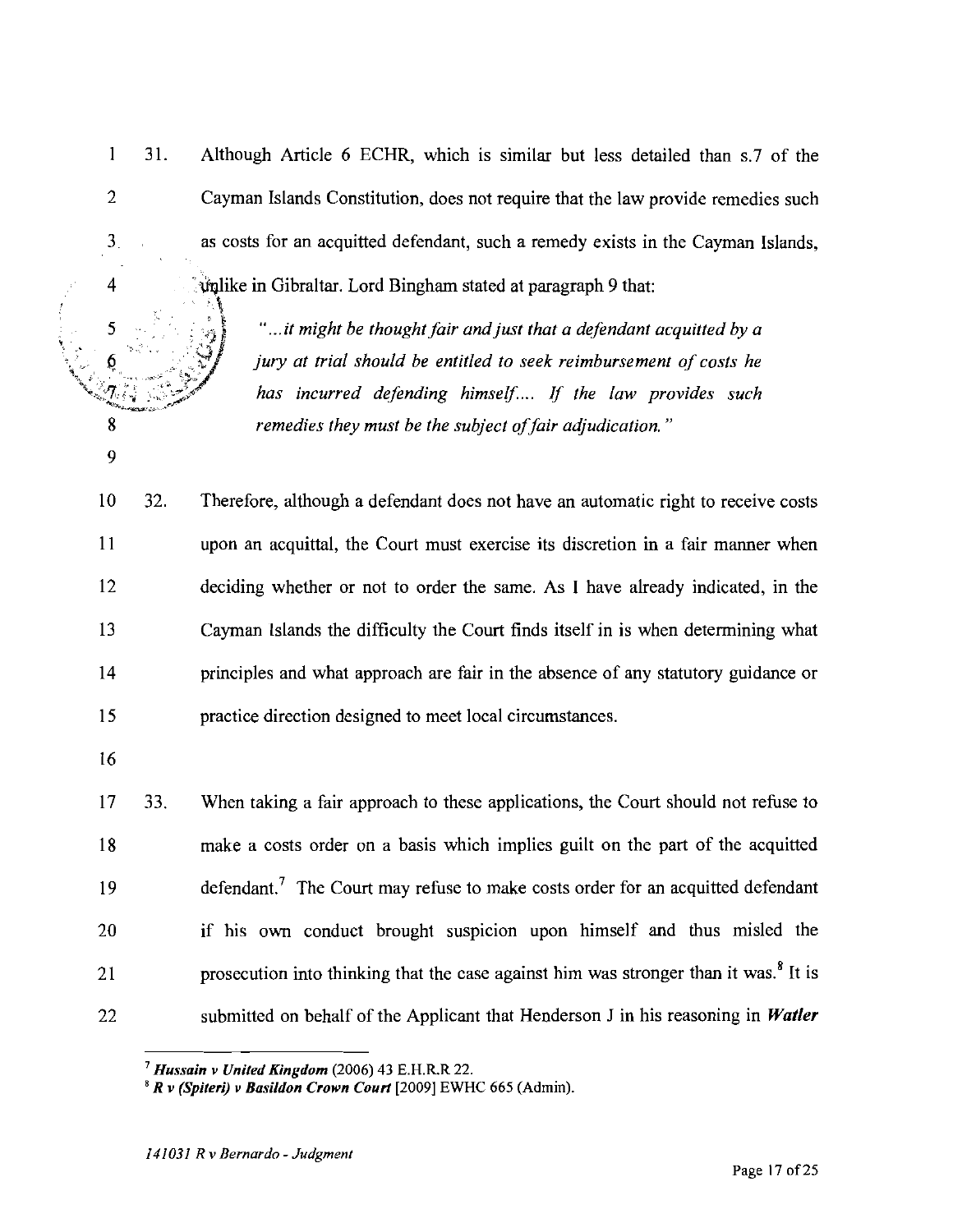1 implied the Appellant's guilt when he found there to be *"a reasonable basisfor*  2 *Suspecting that Mr. Watler was involved in a very substantial way in unlawful* $\frac{1}{2}$ *mbling."* It is submitted that by doing so, Henderson J. offended the esumption of innocence set out in the Constitution. Even if this submission is right, it does not in itself detract from any force in Henderson J's view that the 6 English legislation, regulations and practice directions have limited application in 7 the Cayman Islands, as it goes to how he exercised his discretion when finding **8** there to be no unusual circumstances justifying a departure from the *"normal*  9 *practice"* expressed by the Court of Appeal in the *Cayman National Bank* case.

10

11 34. The introduction of the Bill of Rights in the Cayman Islands does not in itself 12 require a change in the Court's approach to these matters. When exercising the 13 wide and *"unfettered"* discretion given in s.24(5) of the Judicature Law (2007 14 Revision) the Court has always had to do so justly and fairly. Nothing has I5 changed in that regard. When deciding how to adjudicate in a just and fair manner 16 a court is entitled to do so having regard to the circumstances that exist, and the 17 reasonable approach taken to such issues, in its own jurisdiction. The exercise of **18** the Court's discretion in the Cayman Islands has not been fettered by the 19 Legislature. I share the view expressed by Henderson J. in *Watler* that the case 20 law, regulations and practice directions in place in England and Wales are 21 designed to meet the specific circumstances that prevail in that jurisdiction and 22 may have only limited application here. I accept that, depending on the facts of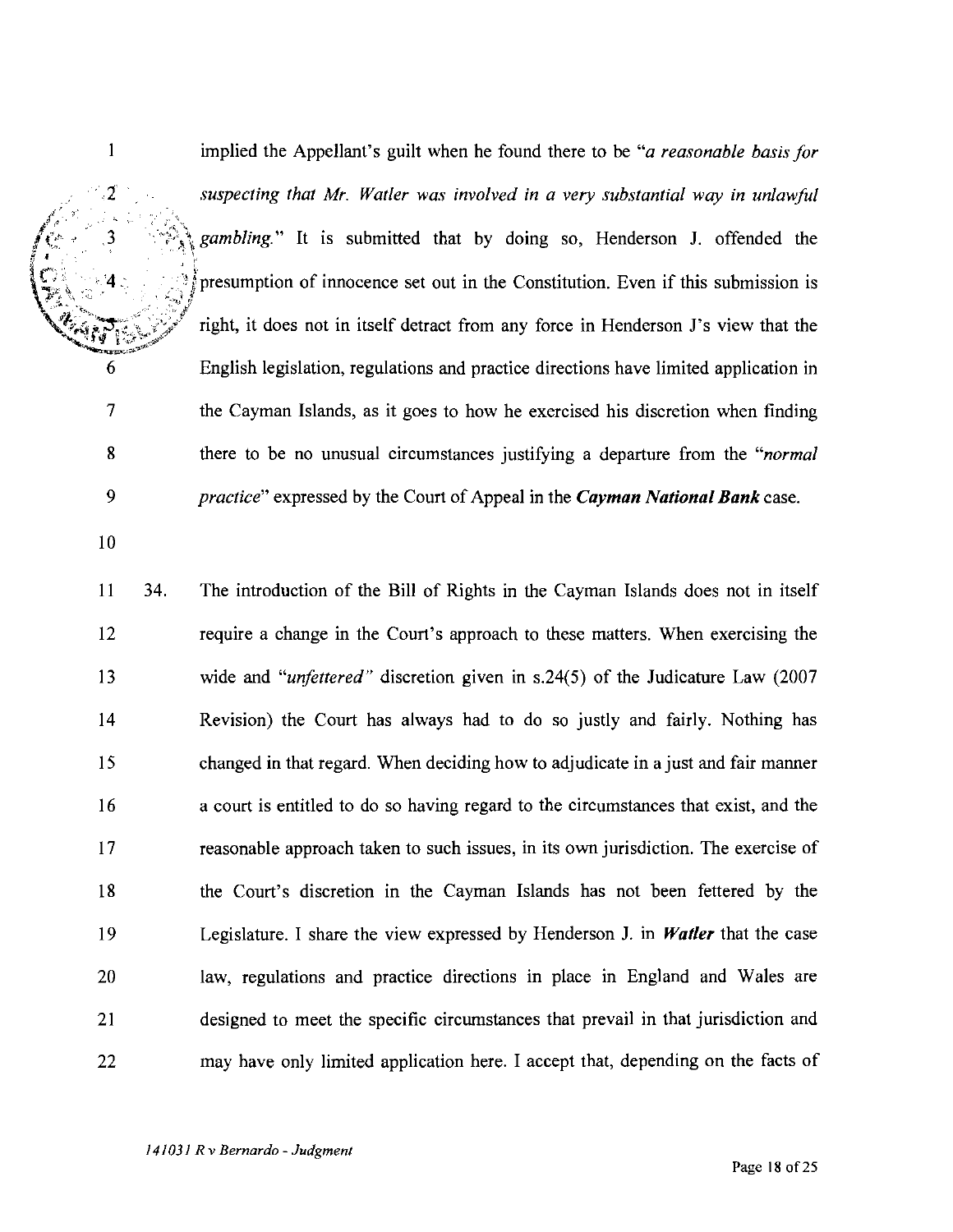

**6** 

the particular case, some of the general principles and factors to be taken into account emanating from England, although not binding, may offer some assistance. However, when considering the case law and approach taken in cases in England, great care should be taken not to rigidly impose the same on the **5** clearly different circumstances that prevail in the Cayman Islands.

**7 Overview** 

**8 35.** For a number of years, until the legislative reform contained in the Legal Aid Sentencing and Punishment of Offenders Act **2012~**and the Costs in Criminal Cases (Legal Costs) Exceptions Regulation **2014,** it was commonly thought that an acquitted defendant in England was entitled to recover the costs of his privately funded representation from central funds. The Practice Direction (Cost in Criminal Proceedings) **[2013]** EWCA Crim **1632** gave guidance following the legislative reform. The changes in the law came about due to the concerns about the level of funds being taken from the central fund to meet costs orders and so the Legislature in England restricted a defendant's ability to do this. The current position is that a non-legally aided privately paying person may recover costs in 18 the Crown Court if they are acquitted, but recovery is limited to the legal aid rates and can only be recovered where an application made for legal aid has been unsuccessful due to the means test. Wasted costs claims can still be made

<sup>&</sup>lt;sup>9</sup> Schedule 8 amended s.16 of the Prosecution of Offences Act 1985.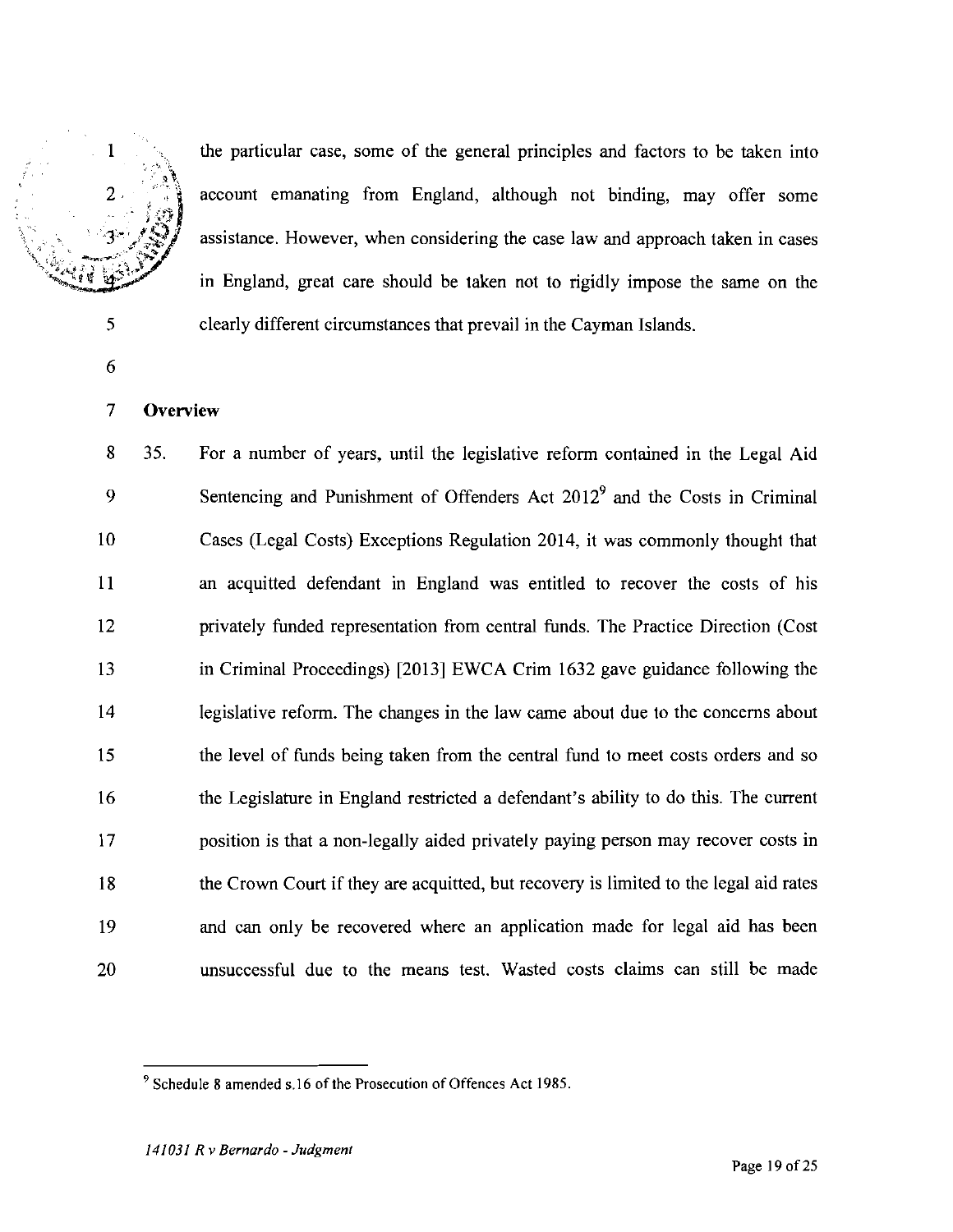

< ( pursuant to s **19** of the Prosecution of Offences Act **1985** and Regulation **3** of the Costs in Criminal Cases (General Regulations) 1986.

 $\overline{4}$ 36. The Legislature in England has historically made specific provision for costs to he  $\mathsf{S}$ paid out of the central fund. The law in the Cayman Islands has not provided for 6 the payment of costs out of central funds. I do not agree with the Applicant's  $\overline{7}$ submission that this difference is of no significance. In England funds have had to 8 he allocated to the central fund for this particular purpose. It is evident that funds **Q** in the Cayman Islands have not been allocated to the DPP for the purpose of 10 meeting future potential costs orders. It is a deliberate choice by the Legislature in 11 the Cayman Islands not to make statutory provision for such payments to come 12 from the central fund. The availability of such funds in a jurisdiction of this size, 13 if cost orders were routinely made to those acquitted of criminal proceedings, 14 cannot he put on the same level proportionally to England and WaIes. *"The criminal standard of proof creates an institutional probability that guilty persons* 15 *may frequently be acquitted.*"<sup>10</sup> If the approach was for criminal costs to follow 16 the event as in civil cases, the Cayman Islands would likely have insufficient  $17$ financial resources to meet costs orders, even if they he only for those applicants 18 19 who were not able to obtain legal aid due to the means test.

20

--

**<sup>10</sup>Quotation from Kawally J. in** *Michael James Mello v Eunice Lamberf* , **Supreme Court of Bermuda 2009: No. 3.**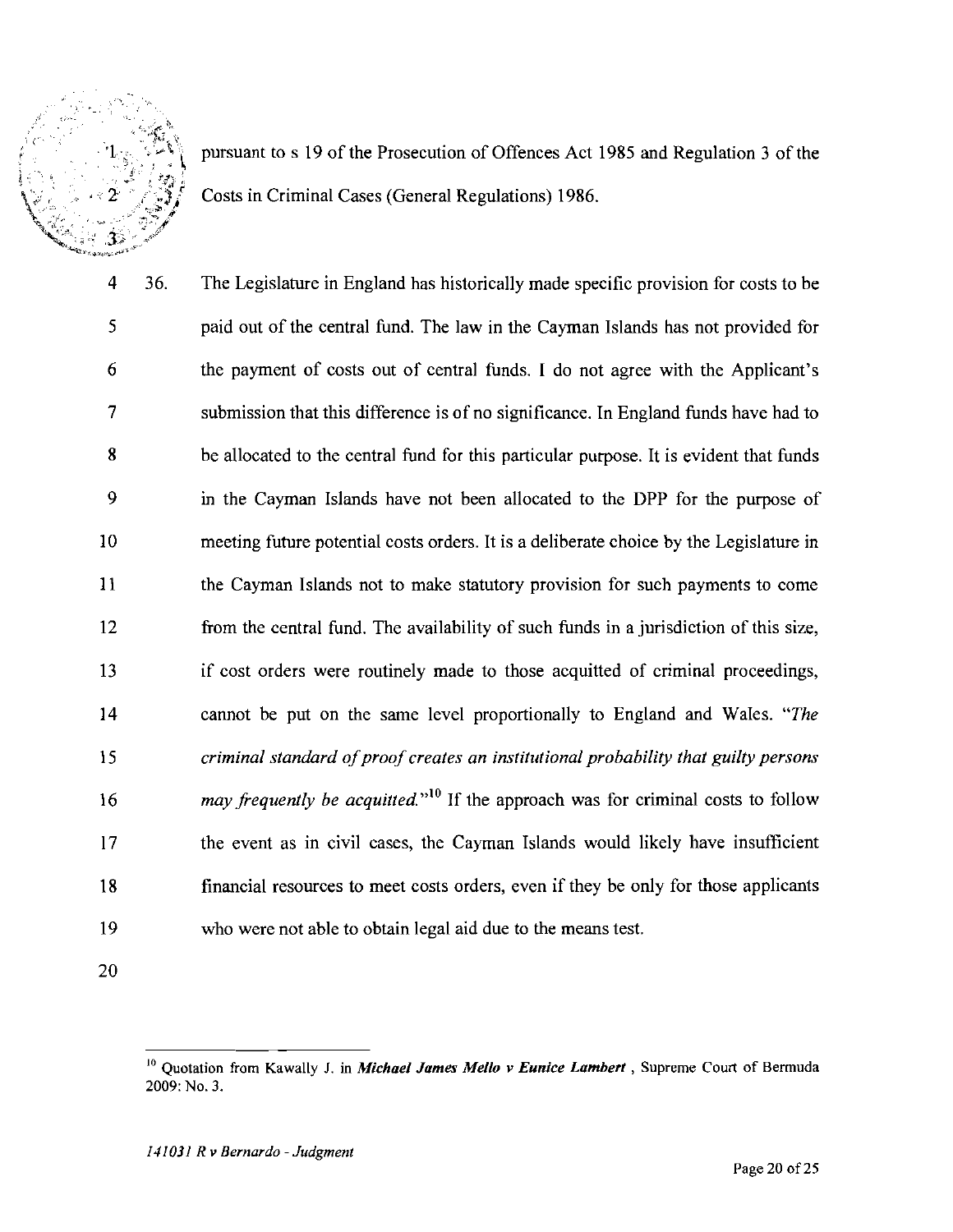1 37. The Grand Court has a wide discretion. There is no guidance offered up in any 2 legislation, rules, regulations or practice directions. A wholly consistent approach 3 cannot be derived from the Cayman Islands case law. Therefore, I am satisfied that when an application for costs is made, that the Court, when discharging its ', . , , **L I.**  duty to act justly and fairly when deciding whether to make a costs order, should '. **r-** %>!, ~.;;\*;',{ **,C~** . r;'."**r.;#'<z,** ...**3.**  have regard to the circumstances of that particular case, and its approach when  $\mathcal{O}_{\mathcal{U}}$  ,  $\mathcal{O}_{\mathcal{U}}$ **%..x..<** --"\* 7 doing so is unfettered. The Court may be assisted by having regard to some of the 8 factors considered in England or in previous Cayman Islands case law. This may 9 include a review of the Crown's conduct to see, for example, whether it has acted 10 improperly or unreasonably. It may also include consideration as to whether the 11 defendant's conduct has brought suspicion on himself thereby misleading the 12 prosecution into thinking the case against him was stronger than it was. I am not 13 convinced that it is appropriate for the Court to fetter itself by having a strict 14 starting point, whether it be that normally a court should not make orders unless 15 there are unusual circumstances justifying the making of them or whether it be 16 normally a court should make orders unless there are positive reasons for not 17 doing so.

18

 $\mathcal{L}^{\text{max}}_{\text{max}}$ .>.  $\frac{1}{2}$ .

 $\mathcal{L}^{\lambda}$ , . **,~-,.\$?:**  ",

> 19 38. In a recent possession case such as this, I am not satisfied that the Crown could 20 be said to have commenced the proceedings improperly by bringing the robbery 21 and firearm counts. The fact that the Crown decided to discontinue the two 22 counts, in itself, does not demonstrate impropriety in the original decision.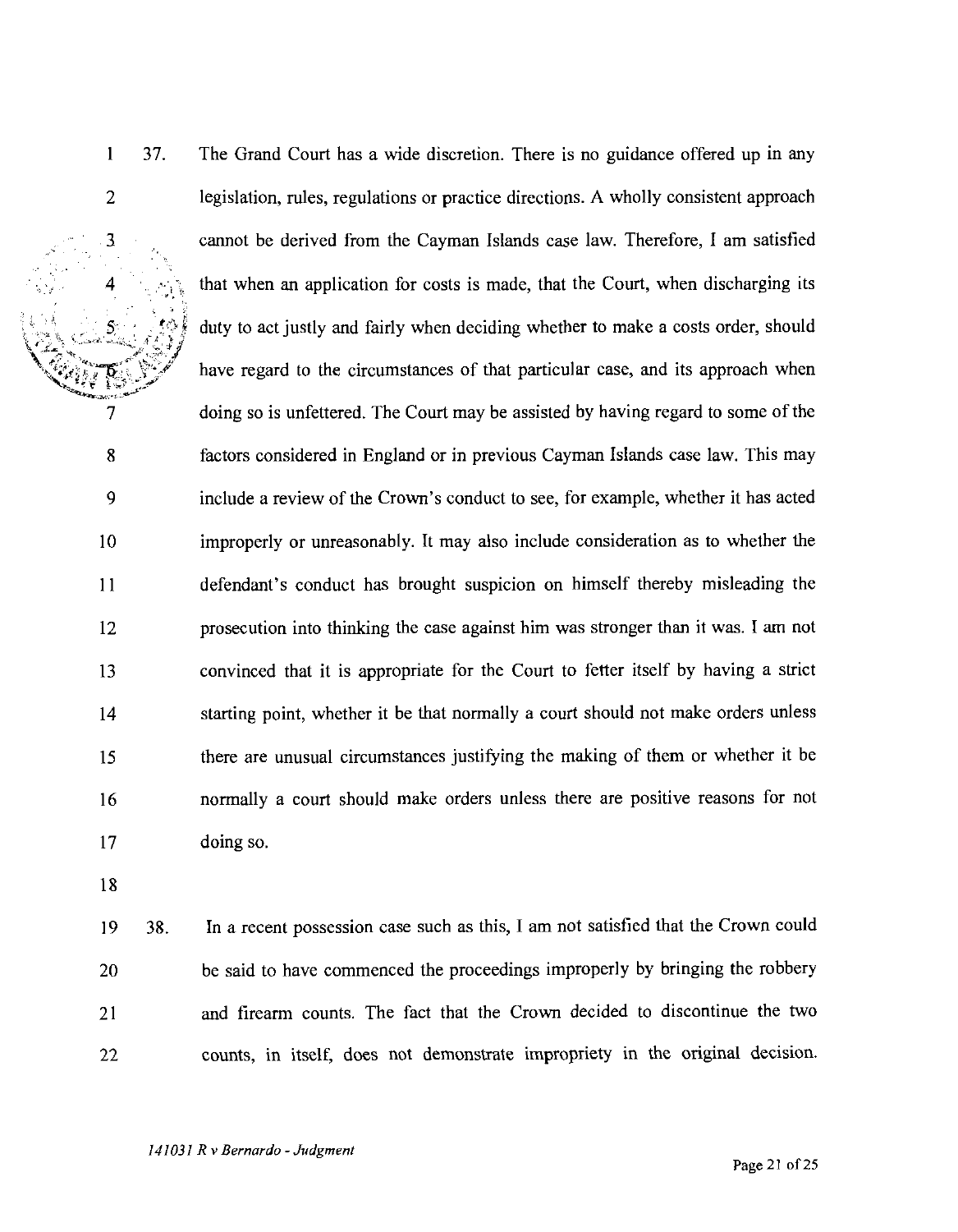1 Similarly, in a recent possession case and in light of the Applicant's inconsistent 2 evidence in interview that he knew nothing about the robbery on the night of the  $3$  robbery<sup>11</sup>, the Crown did not act improperly in bringing a replacement indictment **4** with the count of handling stolen goods. When I reach this conclusion I have 5 regard to the sentiments expressed in English Court of Appeal decision  $\mathbf{R} \cdot \mathbf{P}$ *6* [2011] EWCA 11 30 which stated at paragraph 13:  $\frac{1}{\sqrt{2\pi}}\sum_{k=1}^{\infty}\frac{4\pi}{k} \sum_{k=1}^{\infty}\frac{1}{k}$ 

 . . . *7* .... ,-': *"The decision to prosecute or not is a thoroughly dif\$cult and*  .. **1:**  *delicate one. It is one on which two perfectly responsible lawyers may easily differ. It is only in the clearest possible cases that a decision taken by the appropriate authorily in good faith could possibly justify a penalty in costs.*"

13 The Court of Appeal went on to say at paragraph 15:

"... *The question in this case was not whether the decision to prosecute was right or wrong. It is simply not the judge's function to sit on appeal from a decision of the Crown Prosecutor...... In most cases such as the present, there will be room for a legitimate difference of opinion. It is important that the making of that decision should not be overshadowed by the fear that if a prosecution is continued and fails there may be an order for the payment of costs. An acquitted defendant will normally receive his cost from central finds lrnless there is a good reason why he should not.* "

24

 $\mathcal{E}_{\mathcal{L}_{\mathcal{L}_{\mathcal{L}}}}$ 

12

 $14$ 

15

16

17

18

19

20

 $21$ 

22

23

<sup>&</sup>lt;sup>11</sup> Which appears to miss lead the Crown into believing that they had a stronger case.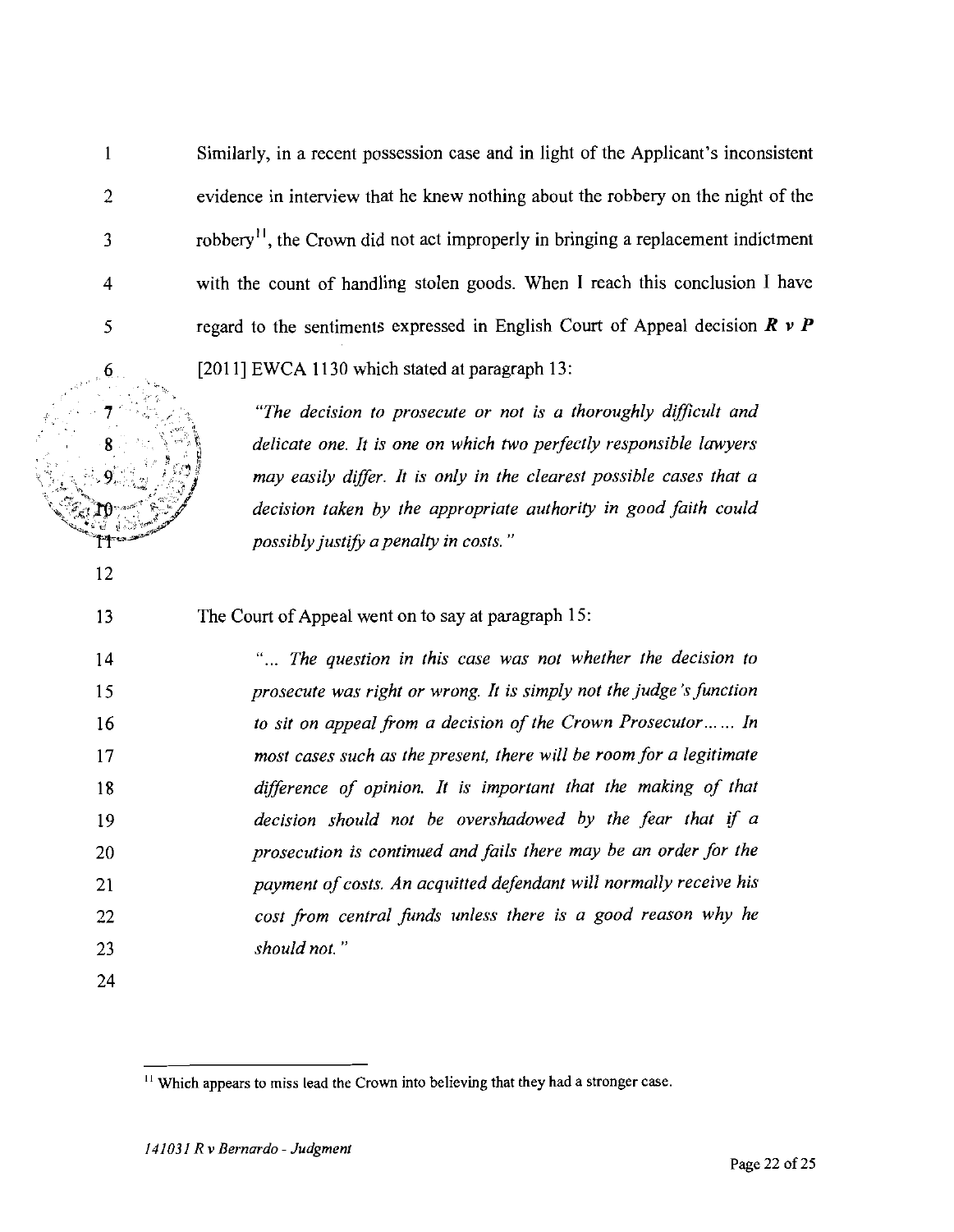## 1 **Conclusion**

- 2 39. However, at the costs hearing Crown Counsel rightly conceded that between  $3$   $\text{March}^{12}$  and August 2013 a more timely decision should have been made in 4 relation to the robbery and firearm counts. As a consequence of the accepted failure to do so, the Applicant had to incur legal costs, in particular in relation to ',,  $\mathcal{L}_{\mathcal{A}}$  $\sim$  $\sum_{i=1}^N\alpha_i$ . making an application to dismiss in August 2013. I am of the view that the Crown <sup>1</sup>*0* : , had an ongoing responsibility to actively review the case, especially after receipt . . - : ".,*2:'*  ,;  $\frac{7}{8}$ ,  $\frac{3}{8}$ of the additional evidence, and a failure to then do so went to the heart of whether<br>the case should proceeded in relation to those counts. I view it as unreasonable for 10 the Crown to have failed to actively do so post-March 2013 in this case. 1 accept 11 that mistakes may be made and that resources may be stretched, but in the 12 circumstances of this case that should not have prevented a far more timely proper 13 consideration of the new materials, leading to a timlier conclusion concerning the 14 robbery and firearm counts. I am satisfied that the Applicant has incurred costs I5 between March 2013 and August 2013 as a result of the Crown's failure to 16 properly review.
	- 17

~ ..  $\mathcal{L}^{(1)}$  ,

> 18 40. I note that Nolan L.J. in **DPP** v **Denning** [I9911 2 **QB** 532 at 541 when 19 considering wasted costs orders under s. 19 Prosecution of Offences Act 1985 and 20 Regulation 3 Costs in Criminal Cases (Gen) Regulations 1986 stated that 21 improper:

<sup>&</sup>lt;sup>12</sup> When the evidence outlined in paragraph 9 above was provided to the Crown by the Defence.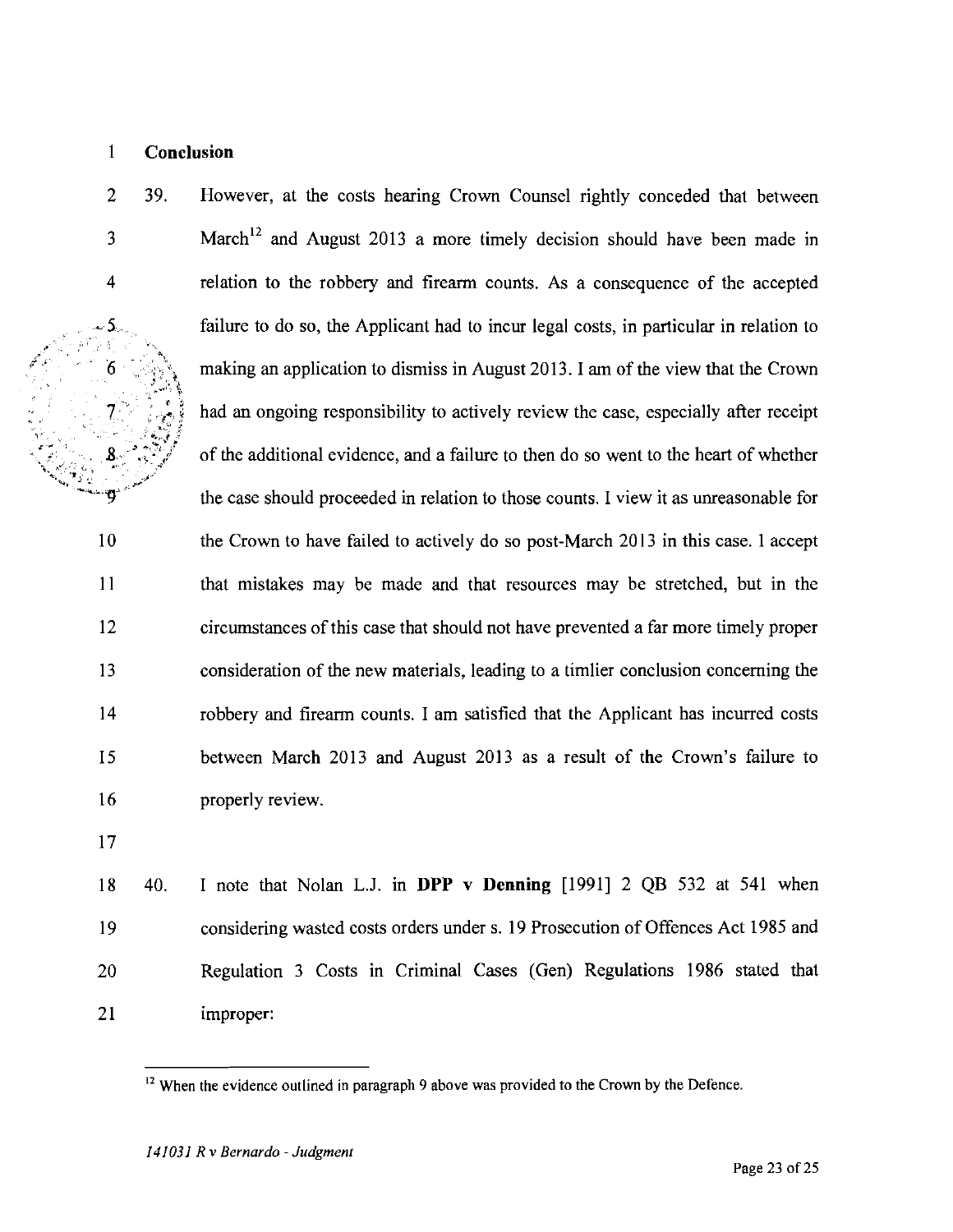

".... does not necessarily connote some grave impropriety, used, as *it is, in conjunction with the word 'unnecessary', it is in my judgment intended to cover an act or omission which would not have occurred if the party concerned had conducted his case* 

7 41. It is clear from **R** *(Commissioners of Customs and Excise)* v Crown Court at 8 *Leicester* that I have a discretion whether to order a party to pay all or part of the 9 costs said to have been incurred. Although I am not in a position to assess them to 10 reach a figure, I am satisfied that the Applicant has incurred costs in relation to 11 the first indictment post March 2013 until the dismissal hearing in August 2013. It 12 was not reasonable for the Crown to wait until the hearing in August 2013, in 13 light of the additional evidence received and the ongoing indication from the 14 Applicant fiom at least February 2013 that such an application would be made, to 15 decide to discontinue the two counts. Accordingly, I make an order for the Crown 16 to pay the Applicant's costs incurred during that period in relation to indictment 17 3/13.

18

19 42. The Applicant will need to satisfy the taxing officer that he has incurred the costs 20 claimed. The taxing officer will then decide whether it was necessary and 2 1 reasonable for him to have incurred them. The taxing officer will then see, in the 22 context of the proceedings at that time and the counts then being pursued, whether **23** they were proportionate to that issue.